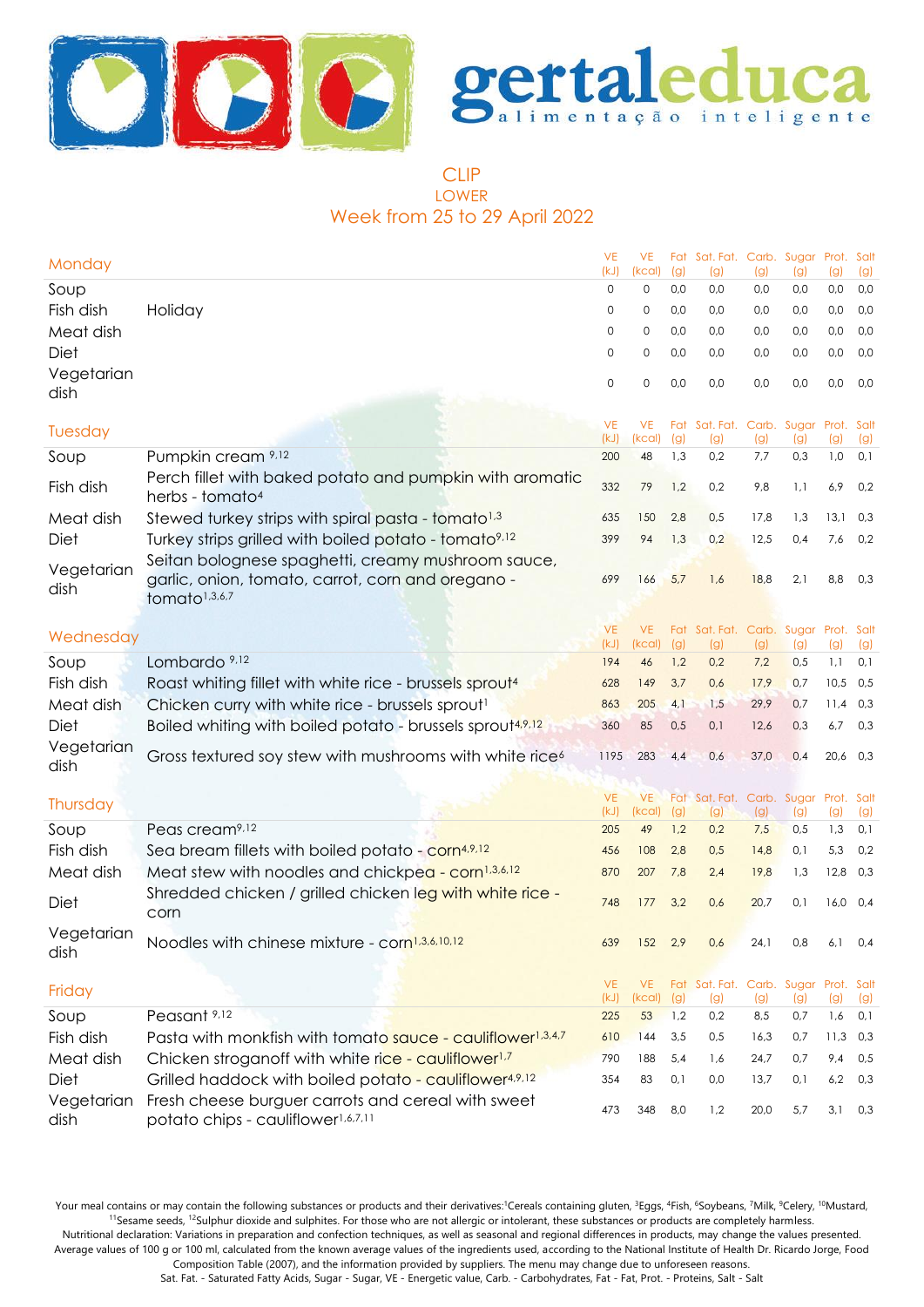



# CLIP LOWER Week from 2 to 6 May 2022

| Monday             |                                                                                              | <b>VE</b><br>(kJ) | <b>VE</b><br>(kcal) | Fat<br>(g) | Sat. Fat. Carb. Sugar Prot. Salt<br>(g) | (g)          | (g)        | (g)          | (g)        |
|--------------------|----------------------------------------------------------------------------------------------|-------------------|---------------------|------------|-----------------------------------------|--------------|------------|--------------|------------|
| Soup               | Peas cream 9,12                                                                              | 205               | 49                  | 1,2        | 0,2                                     | 7,5          | 0,5        | 1,3          | 0,1        |
| Fish dish          | Cod pasties with tomato rice - baby<br>Carrot <sup>1,2,3,4,5,6,7,8,9,10,11,12,14</sup>       | 711               | 419                 | 11,6       | 1,7                                     | 22,9         | 1,1        | 7,8          | 0,8        |
| Meat dish          | Minced beef chili - baby carrot                                                              | 896               | 214                 | 7,3        | 2,2                                     | 23,7         | 1,0        | 12,9         | 0,3        |
| Diet               | Boiled beef with white rice - baby carrot                                                    | 756               | 180                 | 5,2        | 1,8                                     | 20,7         | 0,8        | 11,9         | 0,4        |
| Vegetarian<br>dish | Vegetable curry with couscous and grated egg - baby<br>$c$ arrot <sup><math>1,3</math></sup> | 763               | 182                 | 6,5        | 2,1                                     | 21,4         | 2,0        | 7,7          | 0,4        |
| Tuesday            |                                                                                              | <b>VE</b><br>(kJ) | <b>VE</b><br>(kcal) | Fat<br>(g) | Sat. Fat. Carb. Sugar Prot. Salt<br>(g) | (g)          | (g)        | (g)          | (g)        |
| Soup               | Carrot cream 9,12                                                                            | 196               | 47                  | 1,2        | 0,2                                     | 7,4          | 0,3        | 1,1          | 0,1        |
| Fish dish          | Salmon fillets on a bed of spinach with farfalle -<br>cauliflower1,4,9,10,11                 | 980               | 234                 | 12,5       | 2,5                                     | 18,1         | 1,3        | 11,8         | 0,5        |
| Meat dish          | Roast chicken thigh with roast potatoes - cauliflower <sup>9,12</sup>                        | 451               | 107                 | 2,6        | 0,4                                     | 12,5         | 0,2        | 7,8          | 0,3        |
| Diet               | Grilled perch fillets with white rice - cauliflower <sup>4</sup>                             | 669               | 158                 | 2,3        | 0,3                                     | 21,7         | 0,3        | 12,2         | 0,6        |
| Vegetarian<br>dish | Pumpkin feijoada (with red bean) with carrot and thyme<br>rice-cauliflower                   | 993               | 236                 | 3,2        | 0,4                                     | 42,8         | 0,6        | 8,5          | 0,3        |
|                    |                                                                                              | <b>VE</b>         | <b>VE</b>           | Fat        | Sat. Fat. Carb. Sugar Prot. Salt        |              |            |              |            |
| Wednesday          |                                                                                              | (kJ)              | (kcal)              | (g)        | (g)                                     | (g)          | (g)        | (g)          | (g)        |
| Soup               | Vegetables cream <sup>9,12</sup>                                                             | 193               | 46                  | 1,2        | 0,2                                     | 7,2          | 0,4        | 1,1          | 0,1        |
| Fish dish          | Sea bass fillet in the oven with roast potatoes - lettuce <sup>4,9,12</sup>                  | 460               | 109                 | 3,3        | 0,6                                     | 14,7         | 0,1        | 4,4          | 0,2        |
| Meat dish          | Stewed pork steaks with white rice - lettuce                                                 | 786               | 187                 | 5,4        | 1,2                                     | 21,1         | 0,2        | 13,0         | 0,3        |
| Diet               | Grilled sea bass fillet with boiled potato - lettuce <sup>4,9,12</sup>                       | 397               | 94                  | 1,1        | 0,3                                     | 15,6         | 0,1        | 4,7          | 0,2        |
| Vegetarian<br>dish | Cheese, peppers, mushrooms and oregano pizza -<br>lettuce <sup>1,3,7</sup>                   | 760               | 181                 | 7,1        | 4,0                                     | 20,7         | 2,5        | 8,0          | 0,6        |
| Thursday           |                                                                                              | <b>VE</b>         | <b>VE</b>           | Fat        | Sat. Fat. Carb. Sugar Prot. Salt        |              |            |              |            |
|                    |                                                                                              | (kJ)              | (kcal)              | (g)        | (g)                                     | (g)          | (g)        | (g)          | (g)        |
| Soup               | String beans 9,12                                                                            | 198               | 47                  | 1,2        | 0,2                                     | 7,5          | 0,5        | 1,1          | 0,1        |
| Fish dish          | Roast sole fillets with white rice - string beans <sup>4</sup>                               | 636               | 151                 | 3,6        | 0,6                                     | 17,9         | 0,7        | 11,1         | 0,5        |
| Meat dish<br>Diet  | Roasted turkey thigh with honey and farfalle - string beans!                                 | 687<br>714        | 162                 | 2,8<br>3,8 | 0,6<br>0,6                              | 19,1<br>19,8 | 3,6<br>0,6 | 15,0<br>13,3 | 0,4<br>0,4 |
|                    | Turkey strips grilled with white rice - string beans                                         |                   | 169                 |            |                                         |              |            |              |            |
| Vegetarian<br>dish | Black beans burger with cheese, carrot and roast<br>potatoes1,3,6,7,8,9,11,12,13             | 548               | 130                 | 3,1        | 0,9                                     | 19,7         | 0,6        | 5,0          | 0,3        |
| Friday             |                                                                                              | VE.               | <b>VE</b>           | Fat        | Sat. Fat. Carb. Sugar Prot. Salt        |              |            |              |            |
| Soup               | Broccoli cream <sup>9,12</sup>                                                               | (kJ)<br>200       | (kcal)<br>48        | (g)<br>1,3 | (g)<br>0,2                              | (g)<br>7,5   | (g)<br>0,3 | (g)<br>1,1   | (g)<br>0,1 |
| Fish dish          | Boiled whiting fillets with potato - tomato <sup>4,9,12</sup>                                | 343               | 81                  | 0,4        | 0,1                                     | 12,3         | 0,3        | 6,5          | 0,2        |
| Meat dish          | Stewed beef with roast potatoes - tomato <sup>9,12</sup>                                     | 507               | 120                 | 4,0        | 1,1                                     | 13,6         | 0,0        | 7,1          | 0,2        |
| Diet               | Grilled chicken with white rice - tomato                                                     | 640               | 152                 | 2,3        | 0,5                                     | 17,8         | 0,7        | 14,4         | 0,3        |
| Vegetarian         | Red pepper stuffed with vegetables, quinoa, carrot, peas                                     |                   |                     |            |                                         |              |            |              |            |
| dish               | and cheese - tomato1,6,7,11                                                                  | 425               | 101                 | 3,3        | 0,7                                     | 12,9         | 3,0        | 3,8          | 0,3        |

Your meal contains or may contain the following substances or products and their derivatives:<sup>1</sup>Cereals containing gluten, <sup>2</sup>Crustaceans, <sup>3</sup>Eggs, <sup>4</sup>Fish, <sup>5</sup>Peanuts, <sup>6</sup>Soybeans, <sup>7</sup>Milk, <sup>8</sup>Nuts, <sup>9</sup>Celery, <sup>10</sup>Mustard, <sup>11</sup>Sesame seeds, <sup>12</sup>Sulphur dioxide and sulphites, <sup>13</sup>Lupin, <sup>14</sup>Molluscs. For those who are not allergic or intolerant, these substances or products are completely harmless.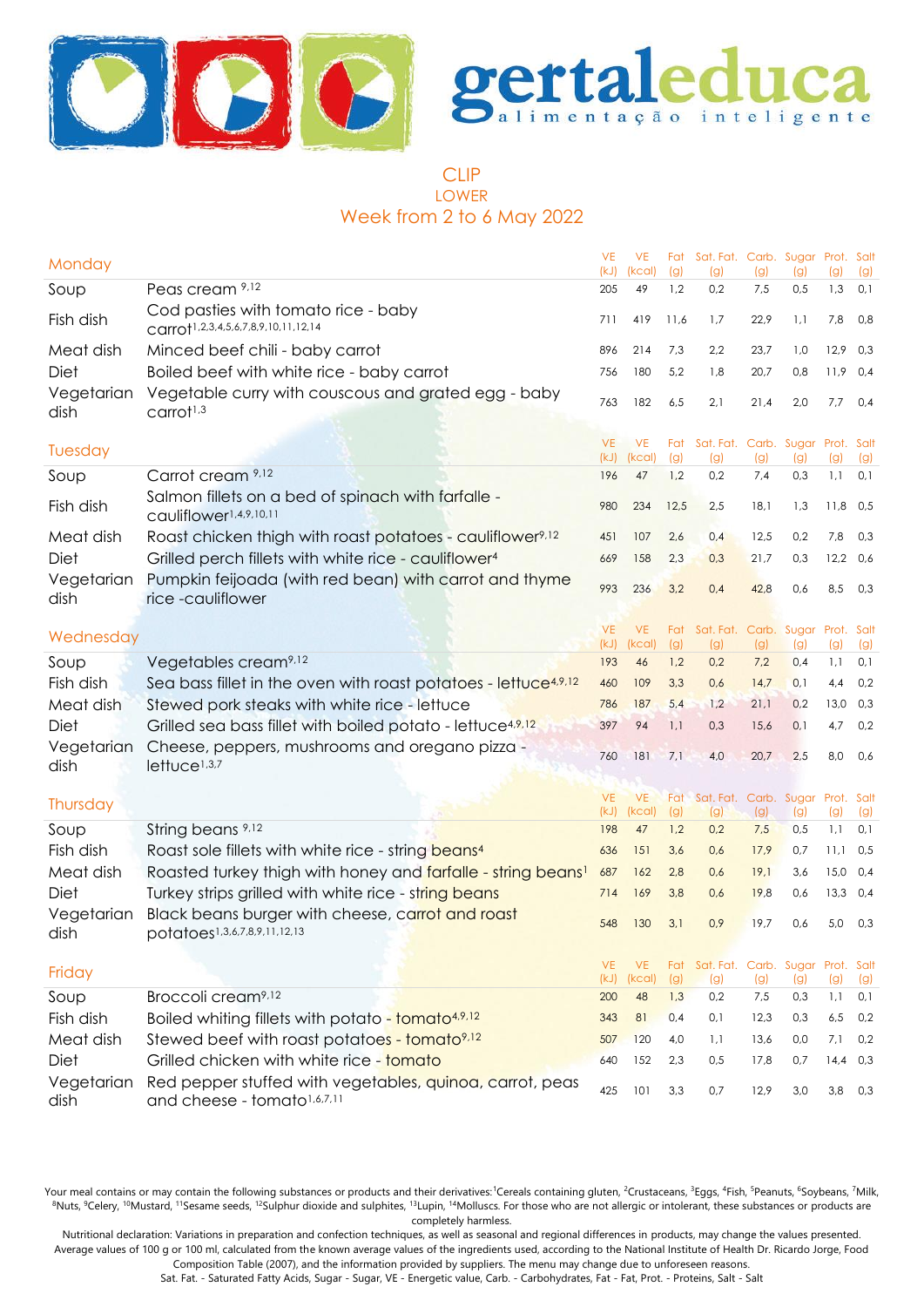



# CLIP LOWER Week from 9 to 13 May 2022

| Monday             |                                                                                                                     | <b>VE</b><br>(kJ) | <b>VE</b><br>(kcal) | (g)        | Fat Sat. Fat. Carb. Sugar Prot. Salt<br>(g) | (g)        | (q)                     | (g)               | (g)        |
|--------------------|---------------------------------------------------------------------------------------------------------------------|-------------------|---------------------|------------|---------------------------------------------|------------|-------------------------|-------------------|------------|
| Soup               | Peasant <sup>9,12</sup>                                                                                             | 225               | 53                  | 1,2        | 0,2                                         | 8,5        | 0,7                     | 1,6               | 0,1        |
| Fish dish          | Roast whiting fillets with garlic and herbs sauce and<br>potato salad and boiled macedonia - tomato1,3,4,9,10,11,12 | 386               | 270                 | 6,7        | 1,0                                         | 10,7       | 0,5                     | 7,4               | 0,3        |
| Meat dish          | Turkey stroganoff with peas rice - tomato <sup>1,7</sup>                                                            | 628               | 149                 | 3,8        | 1,1                                         | 17,7       | 0,8                     | $10,4$ 0,2        |            |
| Diet               | Grilled turkey with boiled potato and cauliflower-<br>tomato <sup>9,12</sup>                                        | 360               | 85                  | 0,4        | 0,1                                         | 12,3       | 0,4                     | 7,5               | 0,2        |
| Vegetarian<br>dish | Pumpkin crumble with apple, honey-scented chickpeas -<br>tomato <sup>1</sup>                                        | 628               | 150                 | 5,1        | 0,7                                         | 20,0       | 6,5                     | 4,3               | 0,3        |
| Tuesday            |                                                                                                                     | <b>VE</b>         | <b>VE</b>           | Fat        | Sat. Fat. Carb. Sugar Prot. Salt            |            |                         |                   |            |
| Soup               | Macedonian 9,12                                                                                                     | (kJ)<br>198       | (kcal)<br>47        | (g)<br>1,2 | (g)<br>0,2                                  | (g)<br>7,5 | (g)<br>0,4              | (g)<br>1,1        | (g)<br>0,1 |
| Fish dish          | Stewed perch fillet with tomato sauce and carrot rice -<br>broccoli <sup>4,7</sup>                                  | 608               | 145                 | 4,4        | 0,6                                         | 16,6       | 0,7                     | 9,3               | 0,4        |
| Meat dish          | Beef lasagna - broccoli <sup>1,3,6,7</sup>                                                                          | 1029              | 250                 | 11,6       | 4,5                                         | 21,9       | 0,8                     | $13,9$ 0,4        |            |
| Diet               | Grilled perch fillet with boiled potato and vegetables -<br>broccoli4,9,12                                          | 346               | 82                  | 0,4        | 0,1                                         | 12,4       | 0,3                     | 6,4               | 0,3        |
| Vegetarian<br>dish | Zucchini lasagna - broccoli <sup>1,3,6,7</sup>                                                                      | 898               | 220                 | 6,0        | 2,3                                         | 32,9       | 1,5                     | 8,4               | 0,5        |
| Wednesday          |                                                                                                                     | <b>VE</b>         | <b>VE</b>           |            | Fat Sat. Fat. Carb. Sugar Prot. Salt        |            |                         |                   |            |
|                    | Leek cream 9,12                                                                                                     | (kJ)<br>198       | (kcal)<br>47        | (g)<br>1,2 | (g)<br>0,2                                  | (g)<br>7,5 | (g)<br>0,3              | (g)<br>1,1        | (g)<br>0,1 |
| Soup<br>Fish dish  | Roast fresh cod fillet with roast potatoes - string beans4,9,12                                                     | 390               | 93                  | 1,9        | 0,3                                         | 11,7       | 0,3                     | 6,4               | 0,2        |
| Meat dish          | Roast pork with saffron rice - string beans                                                                         | 855               | 204                 | 9,0        | 2,5                                         | 19,0       | 0,7                     | 11,0              | 0,4        |
| Diet               | Shredded chicken / grilled chicken leg with penne pasta -<br>string beans <sup>1,6</sup>                            | 644               | 152                 | 1,9        | 0,6                                         | 17,5       | 1,4                     | 15,9 0,5          |            |
| Vegetarian<br>dish | Seitan steaks with soy cream, peas, mushrooms and<br>penne pasta - string beans <sup>1,3,5,6,9,10,12</sup>          | 656               | 156                 | 2,8        | 0,7                                         | 20,4       | 2,2                     | $11,0$ 0,7        |            |
| Thursday           |                                                                                                                     | <b>VE</b><br>(kJ) | <b>VE</b><br>(kcal) | Fat<br>(g) | Sat. Fat. Carb.<br>(g)                      | (g)        | Sugar<br>(g)            | Prot. Salt<br>(g) | (g)        |
| Soup               | Caldo verde (typical portuguese cabbage soup) <sup>1,9,12</sup>                                                     | 202               | 48                  | 1,3        | 0,2                                         | 7,4        | 0,2                     | 1,2               | 0,2        |
| Fish dish          | Fish fingers in the oven with white rice - grated<br>Carrot <sup>1,2,3,4,5,6,7,8,9,10,11,13,14</sup>                | 936               | 222                 | 4,4        | 0,6                                         | 37,5       | 1,8                     | 6,8               | 0,6        |
| Meat dish          | Roast chicken thigh with roast potatoes - lettuce <sup>9,12</sup>                                                   | 451               | 107                 | 2,7        | 0,4                                         | 12,5       | 0,1                     | 7,7               | 0,2        |
| Diet               | Grilled sea bream with white rice and boiled vegetables -<br>- lettuce <sup>4</sup>                                 | 834               | 198                 | 5,4        | 1,0                                         | 27,1       | 0,7                     | 9,6               | 0,6        |
| Vegetarian<br>dish | Chickpea meatballs with spaghetti and tomato sauce <sup>1,3,7</sup>                                                 | 1277              | 303                 | 7,6        | 1,1                                         | 45,6       | 2,5                     | $10,3$ 0,3        |            |
| Friday             |                                                                                                                     | <b>VE</b><br>(kJ) | <b>VE</b><br>(kcal) | (g)        | Fat Sat. Fat. Carb.<br>(g)                  | (g)        | Sugar Prot. Salt<br>(g) | (g)               | (g)        |
| Soup               | Vegetables cream 9,12                                                                                               | 193               | 46                  | 1,2        | 0,2                                         | 7,2        | 0,4                     | 1,1               | 0,1        |
| Fish dish          | Salmon pie - lettuce salad <sup>3,4,7,12</sup>                                                                      | 535               | 128                 | 8,7        | 1,7                                         | 5,7        | 0,3                     | 6,4               | 0,1        |
| Meat dish          | Stewed beef with spaghetti - grated carrot <sup>1,3</sup>                                                           | 757               | 180                 | 5,9        | 1,9                                         | 18,9       | 1,2                     | 12,3              | 0,3        |
| Diet               | Boiled beef with boiled potato - grated carrot9,12                                                                  | 430               | 102                 | 2,0        | 0,9                                         | 13,2       | $0,2$                   | 7,1               | 0,2        |
| Vegetarian<br>dish | Cheese muffin - grated carrot <sup>1,3,7</sup>                                                                      | 686               | 163                 | 5,5        | 2,8                                         | 19,6       | 4,7                     | 8,8               | 1,0        |

Your meal contains or may contain the following substances or products and their derivatives:<sup>1</sup>Cereals containing gluten, <sup>2</sup>Crustaceans, <sup>3</sup>Eggs, <sup>4</sup>Fish, <sup>5</sup>Peanuts, <sup>6</sup>Soybeans, <sup>7</sup>Milk, 8Nuts, <sup>9</sup>Celery, <sup>10</sup>Mustard, <sup>11</sup>Sesame seeds, <sup>12</sup>Sulphur dioxide and sulphites, <sup>13</sup>Lupin, <sup>14</sup>Molluscs. For those who are not allergic or intolerant, these substances or products are completely harmless.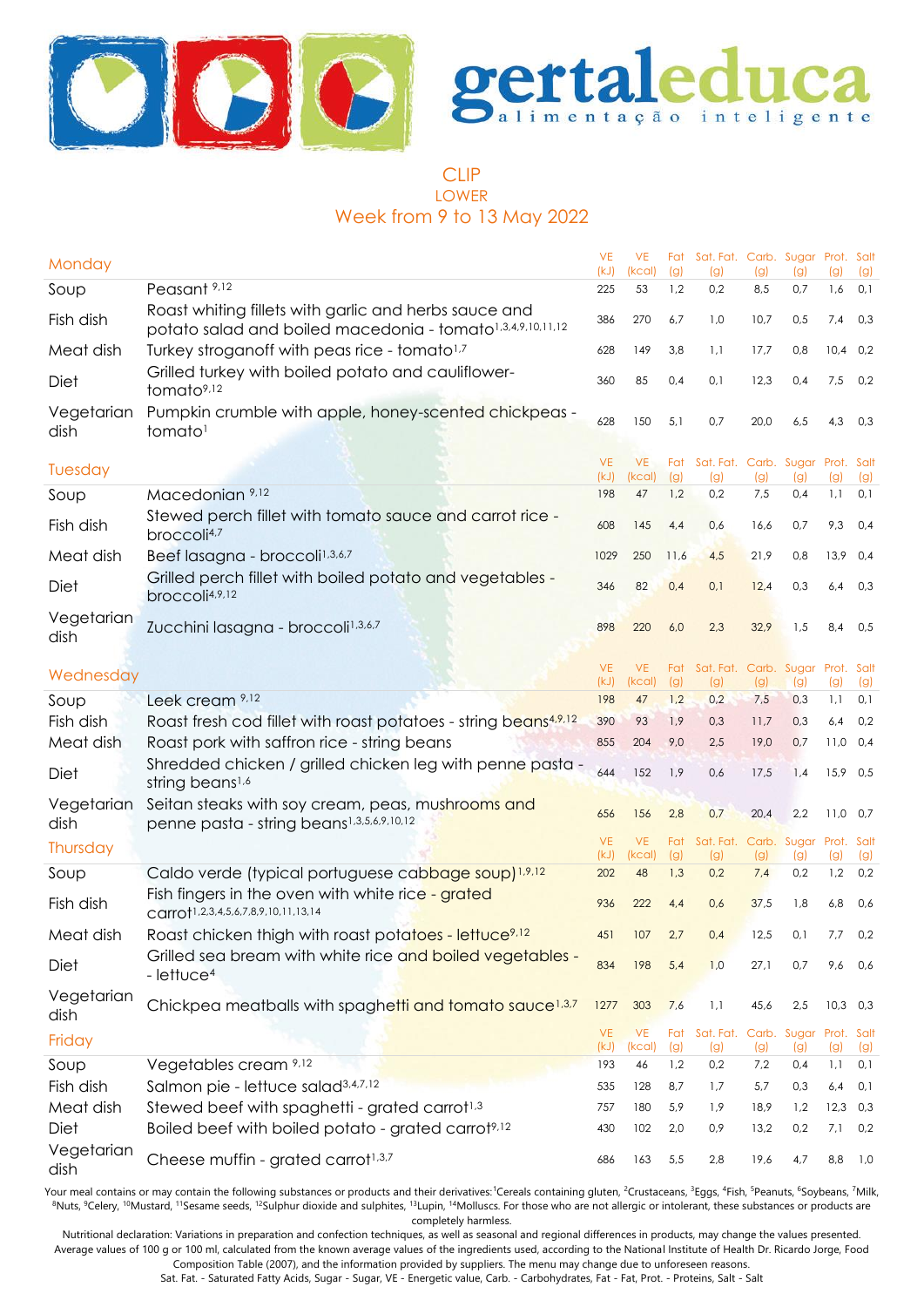



# CLIP LOWER Week from 16 to 20 May 2022

| Monday             |                                                                                                                          | <b>VE</b><br>(kJ) | <b>VE</b><br>(kcal) | Fat<br>(g) | Sat. Fat. Carb. Sugar Prot. Salt<br>(g)     | (g)        | (g)        | (q)               | (g)        |
|--------------------|--------------------------------------------------------------------------------------------------------------------------|-------------------|---------------------|------------|---------------------------------------------|------------|------------|-------------------|------------|
| Soup               | Pumpkin cream 9,12                                                                                                       | 200               | 48                  | 1,3        | 0,2                                         | 7,7        | 0,3        | 1,0               | 0,1        |
| Fish dish          | Tuna lasagna - lettuce <sup>1,3,4,6,7</sup>                                                                              | 1053              | 256                 | 10,3       | 3,2                                         | 27,1       | 0,9        | 13,1              | 0,9        |
| Meat dish          | Chicken pie with peas rice - lettuce1,2,3,4,5,6,7,8,9,10,11,12,13,14                                                     | 1209              | 289                 | 17,7       | 9,1                                         | 31,6       | 0,1        | 7,3               | 1,2        |
| Diet               | Grilled whiting fillet with boiled potato - lettuce <sup>4,9,12</sup>                                                    | 357               | 84                  | 0,4        | 0,1                                         | 12,7       | 0,0        | 6,8               | 0,2        |
| Vegetarian<br>dish | Mushroom goulash - lettuce <sup>7,9,12</sup>                                                                             | 409               | 97                  | 3,0        | 0,4                                         | 14,7       | 0,5        | 2,2               | 0,2        |
| Tuesday            |                                                                                                                          | <b>VE</b><br>(kJ) | <b>VE</b><br>(kcal) | Fat<br>(g) | Sat. Fat. Carb. Sugar<br>(g)                | (g)        | (g)        | Prot. Salt<br>(g) | (g)        |
| Soup               | Carrot and cauliflower 9,12                                                                                              | 196               | 46                  | 1,2        | 0,2                                         | 7,3        | 0,6        | 1,1               | 0,1        |
| Fish dish          | Stewed whiting with white rice - baby carrot <sup>4</sup>                                                                | 626               | 149                 | 3,4        | 0,5                                         | 19,5       | 0,9        | 9,4               | 0,4        |
| Meat dish          | Meat stew (pork and chicken) - sautéed carrot                                                                            | 428               | 102                 | 3,0        | 0,8                                         | 10,7       | 1,3        | 7,1               | 0,2        |
| Diet               | Grilled chicken stripes with white rice - sautéed carrot                                                                 | 662               | 157                 | 1,9        | 0,4                                         | 20,3       | 0,9        | 13,7              | 0,5        |
| Vegetarian<br>dish | Tofu with corn bread crust, peas and roast potatoes <sup>1,6,9,12</sup>                                                  | 488               | 116                 | 3,6        | 0,7                                         | 15,2       | 0,1        | 4,6               | 0,3        |
| Wednesday          |                                                                                                                          | <b>VE</b>         | <b>VE</b>           | Fat        | Sat. Fat. Carb. Sugar                       |            |            | Prot. Salt        |            |
| Soup               | Cabbage 9,12                                                                                                             | (kJ)<br>196       | (kcal)<br>46        | (g)<br>1,2 | (g)<br>0,2                                  | (g)<br>7,3 | (g)<br>0,6 | (g)<br>1,1        | (g)<br>0,1 |
|                    | Sea bass fillet in the oven with roast vegetables and roast                                                              |                   |                     |            |                                             |            |            |                   |            |
| Fish dish          | potatoes4,9,12                                                                                                           | 435               | 103                 | 3,7        | 0,6                                         | 12,6       | 0,7        | 4,0               | 0,2        |
| Meat dish          | Stewed turkey thigh with herbs sauce and farfalle -<br>tomato <sup>1,9,10,11</sup>                                       | 706               | 168                 | 7,3        | 1,9                                         | 12,9       | 1,4        | 12,7              | 0,4        |
| Diet               | Grilled sea bass fillet with potato - corn <sup>4</sup>                                                                  | 474               | 113                 | 3,2        | 0,6                                         | 14,7       | 0,9        | 5,6               | 0,3        |
| Vegetarian<br>dish | Vegetable pasta stewed (courgette, carrot, eggplant,<br>peppers and mushrooms) with tomato pesto - corn <sup>1,3,8</sup> | 739               | 176                 | 4,7        | 0,6                                         | 27,0       | 4,5        | 5,9               | 0,6        |
|                    |                                                                                                                          | <b>VE</b>         | <b>VE</b>           | Fat        | Sat. Fat. Carb. Sugar                       |            |            | Prot. Salt        |            |
| Thursday           |                                                                                                                          | (kJ)              | (kcal)              | (g)        | (g)                                         | (g)        | (g)        | (g)               | (g)        |
| Soup               | Spinach <sup>9,12</sup>                                                                                                  | 195               | 46                  | 1,2        | 0,2                                         | 7,2        | 0,4        | 1,1               | 0,2        |
| Fish dish          | Roast sole fillets with peas rice - tomato <sup>1,3,4</sup>                                                              | 590               | 375                 | 8,5        | 1,4                                         | 18,9       | 0,7        | 10,5              | 0,3        |
| Meat dish          | Pork in the oven with white rice - corn                                                                                  | 1001              | 239                 | 10,8       | 2,9                                         | 22,1       | 0,2        | 13,0              | 0,4        |
| Diet               | Grilled turkey steak with white rice - tomato                                                                            | 656               | 155                 | 2,0        | 0,4                                         | 20,2       | 0,8        | $13,5$ 0,3        |            |
| Vegetarian<br>dish | Roasted potatoes with mushrooms, courgette, egg slices<br>and aromatic herbs - tomato <sup>3</sup>                       | 392               | 93                  | 3,1        | 0,7                                         | 11,6       | 1,1        | 4,3               | 0,2        |
| Friday             |                                                                                                                          | <b>VE</b><br>(kJ) | <b>VE</b><br>(kcal) | (g)        | Fat Sat. Fat. Carb. Sugar Prot. Salt<br>(g) | (g)        | (g)        | (g)               | (g)        |
| Soup               | Lentils cream 1,6,9,10,11,12                                                                                             | 273               | 65                  | 1,3        | 0,2                                         | 10,3       | 0,3        | 2,5               | 0,1        |
| Fish dish          | Cod au gratin (cod, potato and white sauce) -<br>cauliflower1,4,5,6,7,9,10,11                                            | 645               | 155                 | 7,4        | 1,9                                         | 14,3       | 0,4        | 7,4               | 1,2        |
| Meat dish          | Stewed beef with fusilli pasta - cauliflower <sup>1,3</sup>                                                              | 722               | 171                 | 5,6        | 2,0                                         | 16,9       | 1,3        | 12,9              | 0,2        |
| Diet               | Boiled fresh cod with potatoes sautés - cauliflower <sup>4,9,12</sup>                                                    | 389               | 92                  | 1,2        | 0,2                                         | 13,3       | 0,1        | 6,5               | 0,3        |
| Vegetarian<br>dish | Grain and pumpkin curry with tomato and milk base-<br>cauliflower <sup>7</sup>                                           | 801               | 192                 | 9,9        | 3,2                                         | 17,2       | 2,3        | 6,5               | 0,5        |

Your meal contains or may contain the following substances or products and their derivatives:<sup>1</sup>Cereals containing gluten, <sup>2</sup>Crustaceans, <sup>3</sup>Eggs, <sup>4</sup>Fish, <sup>5</sup>Peanuts, <sup>6</sup>Soybeans, <sup>7</sup>Milk, <sup>8</sup>Nuts, <sup>9</sup>Celery, <sup>10</sup>Mustard, <sup>11</sup>Sesame seeds, <sup>12</sup>Sulphur dioxide and sulphites, <sup>13</sup>Lupin, <sup>14</sup>Molluscs. For those who are not allergic or intolerant, these substances or products are completely harmless.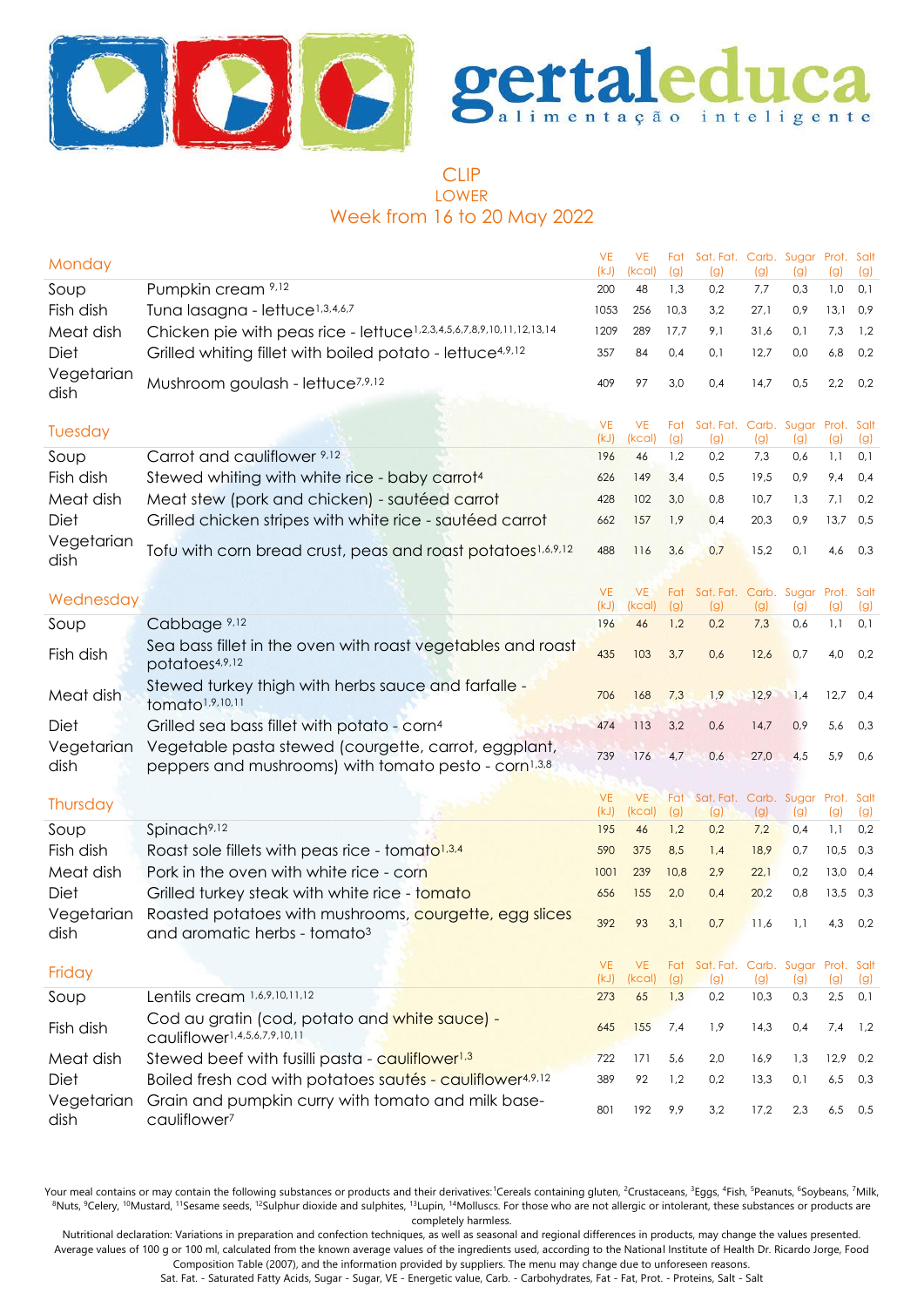



# CLIP LOWER Week from 23 to 27 May 2022

| Monday             |                                                                                                                                 | <b>VE</b><br>(kJ) | <b>VE</b><br>(kcal) | (g)        | Fat Sat. Fat. Carb. Sugar Prot. Salt<br>(g) | (g)        | (g)        | (q)               | (g)        |
|--------------------|---------------------------------------------------------------------------------------------------------------------------------|-------------------|---------------------|------------|---------------------------------------------|------------|------------|-------------------|------------|
| Soup               | Vegetables cream 9,12                                                                                                           | 193               | 46                  | 1,2        | 0,2                                         | 7,2        | 0,4        | 1,1               | 0,1        |
| Fish dish          | Grilled salmon loins with roast potatoes - string beans <sup>4,9,12</sup>                                                       | 582               | 139                 | 7,0        | 1,3                                         | 12,1       | 0,3        | 6,2               | 0,2        |
| Meat dish          | Meat croquettes (beef, pork and sausages) with pumpkin<br>rice - string beans1,2,3,4,5,6,7,8,9,10,11,12,14                      | 800               | 499                 | 13,5       | 3,3                                         | 29,3       | 1,2        | 6,0               | 1,0        |
| Diet               | Shredded chicken / grilled chicken leg with boiled potato<br>- string beans <sup>9,12</sup>                                     | 382               | 90                  | 0,8        | 0,2                                         | 12,0       | 0,3        | 8,2               | 0,3        |
| Vegetarian<br>dish | Couscous with carrot, peas and string beans and scraped<br>egg with raisins - string beans <sup>1,3,8</sup>                     | 738               | 176                 | 6,4        | 1,5                                         | 20,9       | 10,7       | 8,6               | 0,6        |
|                    |                                                                                                                                 | <b>VE</b>         | <b>VE</b>           | Fat        | Sat. Fat. Carb. Sugar                       |            |            | Prot. Salt        |            |
| Tuesday            |                                                                                                                                 | (kJ)              | (kcal)              | (g)        | (g)                                         | (g)        | (g)        | (g)               | (g)        |
| Soup               | Turnip <sup>9,12</sup>                                                                                                          | 196               | 47                  | 1,2        | 0,2                                         | 7,4        | 0,4        | 1,1               | 0,1        |
| Fish dish          | Stewed whiting with farfalle - broccoli <sup>1,4</sup>                                                                          | 669               | 159                 | 3,1        | 0,6                                         | 20,0       | 1,3        | 12,5              | 0,5        |
| Meat dish          | Roast chicken breast with spaghetti and carrot- broccoli <sup>1,3</sup>                                                         | 708               | 168                 | 3,1        | 0,5                                         | 18,9       | 1,1        | 15,3              | 0,5        |
| <b>Diet</b>        | Boiled whiting with white rice - broccoli <sup>4</sup>                                                                          | 678               | 161                 | 2,4        | 0,4                                         | 21,7       | 0,2        | $12,6$ 0,5        |            |
| Vegetarian<br>dish | Pizza primavera (tomato sauce, cheese, red pepper, corn<br>and onion) - broccoli <sup>1,7</sup>                                 | 691               | 164                 | 5,3        | 2,4                                         | 21,6       | 2,4        | 6,8               | 1,0        |
|                    |                                                                                                                                 |                   |                     |            |                                             |            |            |                   |            |
| Wednesday          |                                                                                                                                 | <b>VE</b><br>(kJ) | <b>VE</b><br>(kcal) | Fat<br>(g) | Sat. Fat. Carb. Sugar<br>(g)                | (g)        | (g)        | Prot. Salt<br>(g) | (g)        |
| Soup               | Chickpea and savoy cabbage <sup>9,12</sup>                                                                                      | 233               | 55                  | 1,3        | 0,2                                         | 8,6        | 0,6        | 1,6               | 0,1        |
| Fish dish          | Roast sole fillets with boiled potato - tomato4,9,12                                                                            | 374               | 88                  | 1,4        | 0,2                                         | 11,8       | 0,4        | 6,7               | 0,2        |
| Meat dish          | Stewed pork steaks with black beans with rice - tomato <sup>6,12</sup>                                                          | 714               | 170                 | 6,0        | 1,6                                         | 15,8       | 0,7        | 12,8              | 0,3        |
| <b>Diet</b>        | Turkey strips grilled with farfalle - tomato <sup>1</sup>                                                                       | 702               | 166                 | 3,1        | 0,7                                         | 19,1       | 1,7        | $15,4$ 0,3        |            |
| Vegetarian<br>dish | Brás vegetables - tomato <sup>1,3,5,6,7,8,9,10,12</sup>                                                                         | 1069              | 256                 | 12,1       | 4,3                                         | 25,8       | 1,1        | 7,5               | 0,3        |
|                    |                                                                                                                                 |                   |                     |            |                                             |            |            |                   |            |
| Thursday           |                                                                                                                                 | <b>VE</b>         | <b>VE</b>           | Fat        | Sat. Fat. Carb. Sugar                       |            |            | Prot. Salt        |            |
| Soup               | Chicken <sup>1,3</sup>                                                                                                          | (kJ)<br>209       | (kcal)<br>49        | (g)<br>0,3 | (g)<br>0,1                                  | (g)<br>6,7 | (g)<br>0,0 | (g)<br>4,6        | (g)<br>0,2 |
| Fish dish          |                                                                                                                                 | 753               | 178                 | 3,0        | 0,9                                         | 27,9       | 0,8        | 9,1               | 0,2        |
|                    | Blue shark curry with vegetables rice - grated carrot <sup>1,4,12</sup><br>Chicken leg in the oven with roast potatoes - grated |                   |                     |            |                                             |            |            |                   |            |
| Meat dish          | carrot <sup>9,12</sup>                                                                                                          | 445               | 105                 | 2,6        | 0,4                                         | 12,4       | 0,3        | 7,6               | 0,2        |
| Diet               | Grilled haddock with white rice - grated carrot <sup>4</sup>                                                                    | 668               | 158                 | 1,8        | 0,3                                         | 23,6       | 0,6        | $11,1$ 0.4        |            |
| Vegetarian<br>dish | Vegetarian chilli (with fine soy) - grated carrot6,9,10,11                                                                      | 930               | 221                 | 2,2        | 0,3                                         | 33,6       | 0,9        | $15,6$ 0,1        |            |
|                    |                                                                                                                                 | <b>VE</b>         | <b>VE</b>           |            | Fat Sat. Fat. Carb. Sugar Prot. Salt        |            |            |                   |            |
| Friday             |                                                                                                                                 | (kJ)              | (kcal)              | (g)        | (g)                                         | (g)        | (g)        | (g)               | (g)        |
| Soup               | Carrot cream 9,12                                                                                                               | 196               | 47                  | 1,2        | 0,2                                         | 7,4        | 0,3        | 1,1               | 0,1        |
| Fish dish          | Roast swordfish with potatoes sautés and herbs -<br>lettuc <sub>4,9,12</sub>                                                    | 419               | 100                 | 2,7        | 0,4                                         | 12,5       | 0,1        | 5,8               | 0,2        |
| Meat dish          | Beef casserole with vegetables rice - alface                                                                                    | 727               | 173                 | 6,0        | 1,7                                         | 18,8       | 0,7        | 10,5              | 0,1        |
| Diet               | Boiled beef with boiled potato - lettuce <sup>9,12</sup>                                                                        | 437               | 103                 | 2,1        | 0,9                                         | 13,3       | 0,0        | 7,3               | 0,2        |
| Vegetarian<br>dish | Pumpkin gnocchi - lettuce <sup>1,7</sup>                                                                                        | 676               | 161                 | 7,1        | 2,0                                         | 19,6       | 0,9        | 4,6               | 0,4        |

Your meal contains or may contain the following substances or products and their derivatives:<sup>1</sup>Cereals containing gluten, <sup>2</sup>Crustaceans, <sup>3</sup>Eggs, <sup>4</sup>Fish, <sup>5</sup>Peanuts, <sup>6</sup>Soybeans, <sup>7</sup>Milk, <sup>8</sup>Nuts, <sup>9</sup>Celery, <sup>10</sup>Mustard, <sup>11</sup>Sesame seeds, <sup>12</sup>Sulphur dioxide and sulphites, <sup>14</sup>Molluscs. For those who are not allergic or intolerant, these substances or products are completely harmless.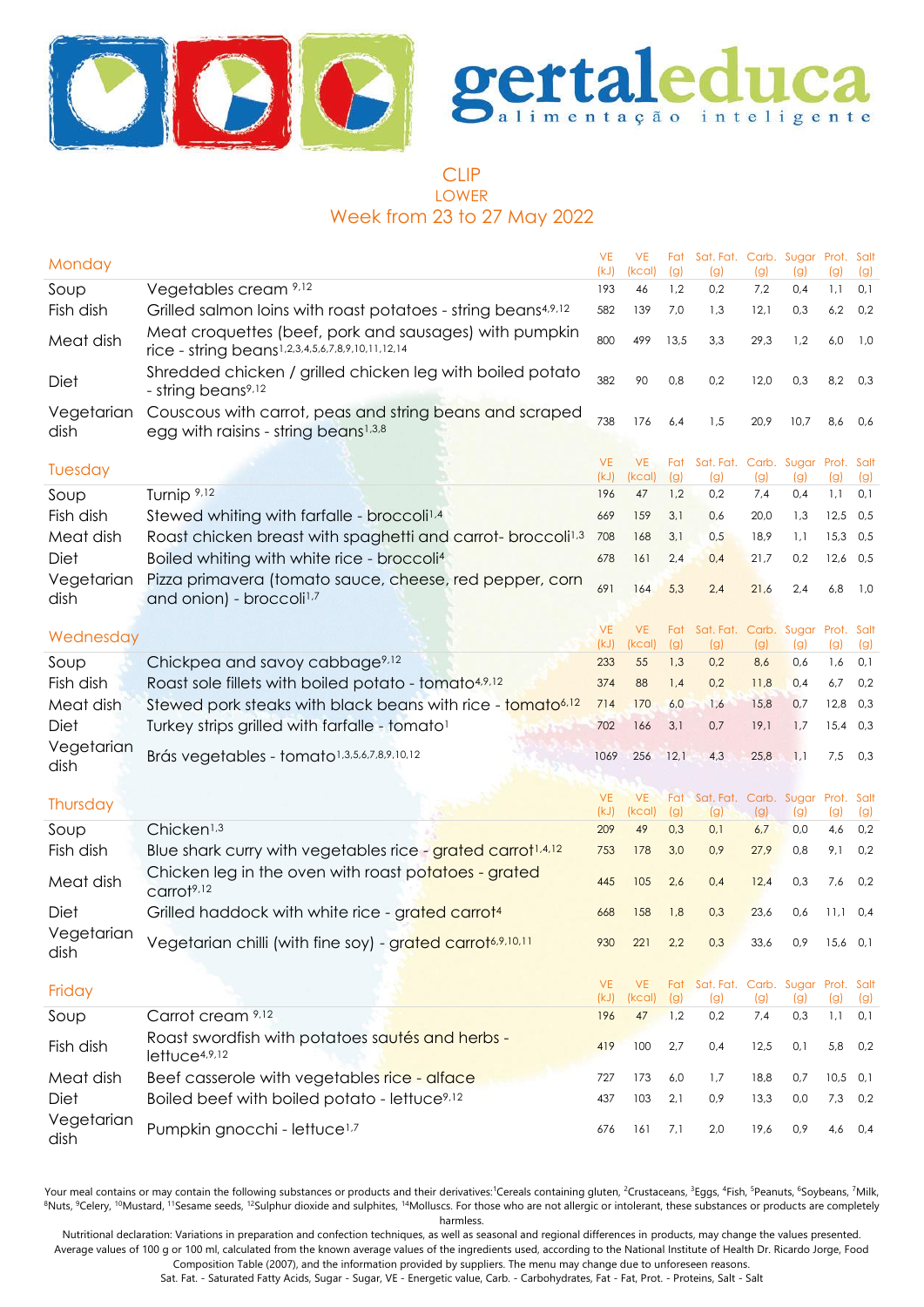



#### CLIP LOWER Week from 30 May to 3 June 2022

| Monday             |                                                                                                                 | <b>VE</b><br>(kJ) | <b>VE</b><br>(kcal) | Fat<br>(g) | Sat. Fat. Carb. Sugar Prot. Salt<br>(g) | (g)        | (q)                | (g)               | (g)        |
|--------------------|-----------------------------------------------------------------------------------------------------------------|-------------------|---------------------|------------|-----------------------------------------|------------|--------------------|-------------------|------------|
| Soup               | Vegetables cream 9,12                                                                                           | 193               | 46                  | 1,2        | 0,2                                     | 7,2        | 0,4                | 1,1               | 0,1        |
| Fish dish          | Salmon stew with (carrot and tomato) with fusilli -<br>cauliflower <sup>1,3,4</sup>                             | 968               | 231                 | 12,4       | 2,3                                     | 18,7       | 1,2                | $10,6$ 0,4        |            |
| Meat dish          | Beef meatballs with white rice-cauliflower <sup>1,6,12</sup>                                                    | 942               | 224                 | 7,3        | 1,9                                     | 29,2       | 0,6                | 9,8               | 1,1        |
| Diet               | Roast salmon loins au naturel with white rice-cauliflower <sup>4</sup>                                          | 1048              | 251                 | 14,0       | 2,6                                     | 19,7       | 0,4                | 10,9              | 0,4        |
| Vegetarian<br>dish | Broccoli, tomato and saffron pie (egg) - cauliflower <sup>1,3,6,7</sup>                                         | 569               | 148                 | 15,2       | 5,8                                     | 8,2        | 0,9                | 9,6               | 0,8        |
| Tuesday            |                                                                                                                 | <b>VE</b><br>(kJ) | <b>VE</b><br>(kcal) | Fat<br>(g) | Sat. Fat. Carb. Sugar<br>(g)            | (g)        | (g)                | Prot. Salt<br>(g) | (g)        |
| Soup               | Farmer's 9,12                                                                                                   | 230               | 55                  | 1,2        | 0,2                                     | 8,7        | 0,6                | 1,7               | 0,1        |
| Fish dish          | Cod pasties with striped beans rice - sauteed<br>kale <sup>1,2,3,4,5,6,7,8,9,10,11,12,14</sup>                  | 875               | 486                 | 14,5       | 2,1                                     | 26,2       | 0,5                | 9,3               | 0,9        |
| Meat dish          | Roast pork with apple puree and roast potatoes - sauteed<br>kale <sup>9,12</sup>                                | 497               | 118                 | 4,9        | 1,2                                     | 12,6       | 3,1                | 5,2               | 0,2        |
| Diet               | Grilled turkey steak with elbow pasta - sauteed kale <sup>1,3</sup>                                             | 762               | 180                 | 3,3        | 0,6                                     | 19,8       | 0,3                | $16,8$ 0,5        |            |
| Vegetarian<br>dish | Seitan burger and vegetables with curry with seitan and<br>roast potatoes - sauteed kale1,3,6,7,8,9,10,11,12,13 | 524               | 124                 | 2,7        | 0,4                                     | 16,9       | 0,6                | 7,0               | 0,4        |
|                    |                                                                                                                 | <b>VE</b>         | <b>VE</b>           | Fat        | Sat. Fat. Carb. Sugar Prot. Salt        |            |                    |                   |            |
| Wednesday          |                                                                                                                 | (kJ)              | (kcal)              | (g)        | (g)                                     | (g)        | (g)                | (g)               | (g)        |
| Soup               | Macedonian 9,12                                                                                                 | 198               | 47                  | 1,2        | 0,2                                     | 7,5        | 0,4                | 1,1               | 0,1        |
| Fish dish          | Hake tenderloins breaded in the oven with potatoes<br>sautés - baby carrot1,2,3,4,6,7,8,9,11,12,13              | 391               | 235                 | 5,2        | 0,8                                     | 13,2       | 0,4                | 6,3               | 0,3        |
| Meat dish          | Stewed turkey breast with mushrooms with white rice -<br>baby carrot                                            | 624               | 148                 | 2,9        | 0,5                                     | 18,0       | 0,9                | 11,9              | 0,4        |
| Diet               | Grilled whiting fillet with white rice - baby carrot <sup>4</sup>                                               | 590               | 139                 | 2,0        | 0,3                                     | 19,2       | 0,8                | $10,8$ 0,5        |            |
| Vegetarian<br>dish | Couscous nordestino with vegetables and spice stew -<br>baby carrot <sup>1,3,5,9,10,12</sup>                    | 350               | 83                  | 2,5        | 1,6                                     | 12,2       | 4,0                | 2,0               | 0,3        |
| Thursday           |                                                                                                                 | <b>VE</b><br>(kJ) | <b>VE</b><br>(kcal) | Fat<br>(g) | Sat. Fat.<br>(g)                        | (g)        | Carb. Sugar<br>(g) | Prot. Salt<br>(g) | (g)        |
| Soup               | Turnip leaf cream 9,12                                                                                          | 198               | 47                  | 1,2        | 0,2                                     | 7,4        | 0,5                | 1,1               | 0,1        |
| Fish dish          | Blue shark with pasta - cucumber <sup>1,3,4</sup>                                                               | 647               | 153                 | 2,7        | 0,4                                     | 19,8       | 0,5                | $11,6$ 0.2        |            |
| Meat dish          | Grilled meats (pork and chicken) with roast potatoes and<br>herbs - cucumber <sup>9,12</sup>                    | 433               | 103                 | 2,0        | 0,5                                     | 12,5       | 0,1                | 8,0               | 0,2        |
| Diet               | Grilled chicken stripes with roast potatoes - cucumber <sup>9,12</sup>                                          | 419               | 99                  | 1,3        | 0,2                                     | 12,9       | 0,1                | $8,2$ 0,2         |            |
| Vegetarian<br>dish | Chickpea in the oven with spinach, cheese and basil -<br>cucumber <sup>7</sup>                                  | 993               | 237                 | 9,8        | 2,9                                     | 22,1       | 1,7                | $12,1$ 0,6        |            |
| Friday             |                                                                                                                 | <b>VE</b><br>(kJ) | <b>VE</b><br>(kcal) | Fat        | Sat. Fat. Carb. Sugar Prot. Salt        |            |                    |                   |            |
| Soup               | Caldo verde (typical portuguese cabbage soup) <sup>1,9,12</sup>                                                 | 202               | 48                  | (g)<br>1,3 | (g)<br>0,2                              | (g)<br>7,4 | (g)<br>0,2         | (g)<br>1,2        | (g)<br>0,2 |
| Fish dish          | Roast sole fillets with potatoes - lettuce4,9,12                                                                | 422               | 100                 | 2,3        | 0,4                                     | 12,2       | 0,1                | 7,0               | 0,2        |
| Meat dish          | Stewed chicken cubes with elbow pasta - lettuce <sup>1,3</sup>                                                  | 720               | 170                 | 3,0        | 0,5                                     | 19,5       | 0,2                | 15,6 0,3          |            |
| Diet               | Grilled sea bream fillets with white rice - lettuce <sup>4</sup>                                                | 946               | 225                 | 6,2        | 1,2                                     | 30,7       | 0,2                | $11,0$ 0,5        |            |
| Vegetarian<br>dish | Zucchini, carrot, eggplant and ricotta cheese lasagna -<br>lettuce <sup>1,3,6,7</sup>                           | 648               | 158                 | 5,3        | 2,3                                     | 20,1       | 2,1                | 6,8               | 0,3        |

Your meal contains or may contain the following substances or products and their derivatives:<sup>1</sup>Cereals containing gluten, <sup>2</sup>Crustaceans, <sup>3</sup>Eggs, <sup>4</sup>Fish, <sup>5</sup>Peanuts, <sup>6</sup>Soybeans, <sup>7</sup>Milk, 8Nuts, <sup>9</sup>Celery, <sup>10</sup>Mustard, <sup>11</sup>Sesame seeds, <sup>12</sup>Sulphur dioxide and sulphites, <sup>13</sup>Lupin, <sup>14</sup>Molluscs. For those who are not allergic or intolerant, these substances or products are completely harmless.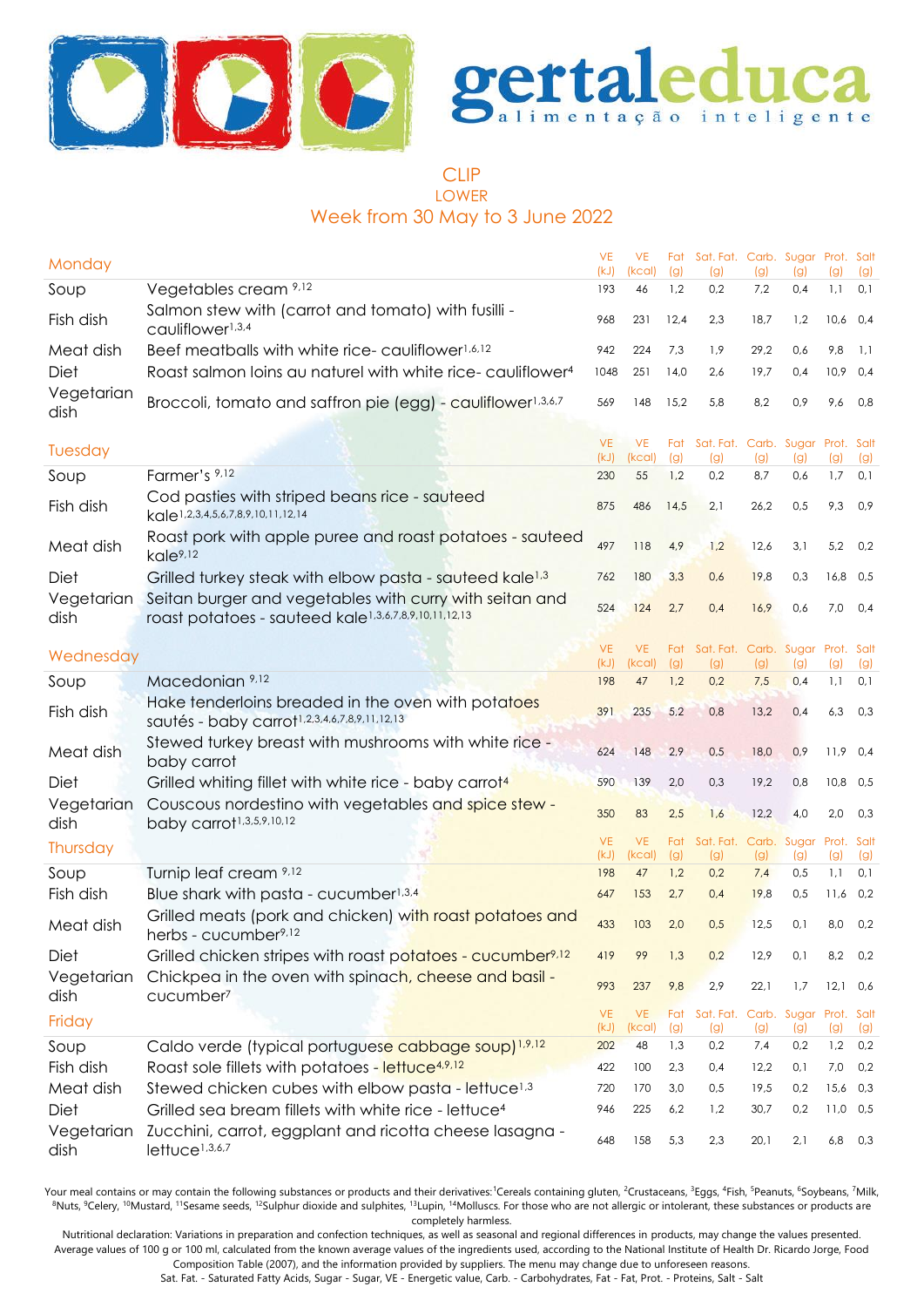



# CLIP LOWER Week from 6 to 10 June 2022

| Monday                                 |                                                                                   | <b>VE</b><br>(kJ) | <b>VE</b><br>(kcal) | Fat<br>(g) | Sat. Fat. Carb. Sugar Prot. Salt<br>(g)     | (g)  | (g) | (g)               | (g)         |
|----------------------------------------|-----------------------------------------------------------------------------------|-------------------|---------------------|------------|---------------------------------------------|------|-----|-------------------|-------------|
| Soup                                   | Carrot cream 9,12                                                                 | 196               | 47                  | 1,2        | 0,2                                         | 7,4  | 0,3 | 1,1               | 0,1         |
| Fish dish                              | Warm tuna salad, potato, boiled egg with olives -<br>tomato <sup>3,4,9,12</sup>   | 377               | 89                  | 1,7        | 0,3                                         | 13,2 | 0,7 | 4,4               | 0,3         |
| Meat dish                              | Cow beef strips sautéed with mushrooms with white rice -<br>string beans          | 838               | 200                 | 9,1        | 3,0                                         | 17,8 | 0,7 | 11,1              | 0,4         |
| Diet                                   | Boiled beef with rice - tomato                                                    | 756               | 179                 | 5,3        | 1,8                                         | 20,6 | 0,7 | 12,0              | 0,3         |
| Vegetarian<br>dish                     | Tagliatelle with stewed mushrooms and eggplant -<br>tomato <sup>1,3,7,10,14</sup> | 539               | 127                 | 2,1        | 0,3                                         | 22,0 | 3,2 | 4,1               | 0,2         |
| Tuesday                                |                                                                                   | <b>VE</b><br>(kJ) | <b>VE</b><br>(kcal) | Fat<br>(g) | Sat. Fat. Carb. Sugar Prot.<br>(g)          | (g)  | (g) | (g)               | Salt<br>(g) |
| Soup                                   | Chicken <sup>1,3</sup>                                                            | 209               | 49                  | 0,3        | 0,1                                         | 6,7  | 0,0 | 4,6               | 0,2         |
| Fish dish                              | Salmon lasagna - string beans <sup>1,3,4,6,7</sup>                                | 1025              | 249                 | 13,9       | 3,6                                         | 18,6 | 1,0 | 11,6              | 0,4         |
| Meat dish                              | Stewed turkey with roast potatoes - kale <sup>9,12</sup>                          | 428               | 101                 | 2,1        | 0,3                                         | 12,6 | 0,3 | 7,4               | 0,2         |
| Diet                                   | Grilled fresh cod fillet with boiled potato - kale <sup>4,9,12</sup>              | 343               | 81                  | 0,2        | 0,0                                         | 12,4 | 0,3 | 6,8               | 0,3         |
| Vegetarian<br>dish                     | Vegetables cakes peas with tomato rice <sup>1,3</sup>                             | 785               | 483                 | 11,0       | 1,8                                         | 33,1 | 0,8 | 5,8               | 0,2         |
|                                        |                                                                                   |                   |                     |            |                                             |      |     |                   |             |
| Wednesday                              |                                                                                   | <b>VE</b><br>(kJ) | <b>VE</b><br>(kcal) | Fat<br>(g) | Sat. Fat. Carb. Sugar<br>(g)                | (g)  | (g) | Prot. Salt<br>(g) | (g)         |
| Soup                                   | Leek 9,12                                                                         | 195               | 46                  | 1,2        | 0,2                                         | 7,3  | 0,4 | 1,1               | 0,1         |
| Fish dish                              | Roast fresh cod fillet with roast potatoes - kale <sup>4,9,12</sup>               | 395               | 94                  | 2,0        | 0,3                                         | 11,9 | 0,3 | 6,4               | 0,2         |
| Meat dish                              | Spaghetti bolognese - tomato <sup>1,3</sup>                                       | 845               | 201                 | 8,3        | 2,6                                         | 20,1 | 1,5 | 11,1              | 0,2         |
| <b>Diet</b>                            | Grilled turkey steak with white rice - string beans                               | 661               | 156                 | 2,0        | 0,4                                         | 20,2 | 0,6 | 13,6              | 0,5         |
| Vegetarian<br>dish                     | Vegetarian tortilla in the oven <sup>3,5,6</sup>                                  | 708               | 169                 | 4,8        | 0,5                                         | 18,1 | 0,4 | 12,4              | 0,2         |
|                                        |                                                                                   | <b>VE</b>         | <b>VE</b>           |            | Sat. Fat. Carb. Sugar Prot. Salt            |      |     |                   |             |
| Thursday                               |                                                                                   | (kJ)              | (kcal)              | Fat<br>(g) | (g)                                         | (g)  | (g) | (g)               | (g)         |
| Soup                                   | Peas cream 9,12                                                                   | 205               | 49                  | 1,2        | 0,2                                         | 7,5  | 0,5 | 1,3               | 0,1         |
| Fish dish                              | Roast whiting fillets with fries and rice-lettuce <sup>1,3,4</sup>                | 521               | 586                 | 15,6       | 2,4                                         | 14,4 | 0,3 | 9,0               | 0,3         |
| Meat dish                              | Beefburger in the oven with fries and rice - lettuce <sup>1,6,12</sup>            | 619               | 428                 | 13,2       | 2,7                                         | 13,5 | 0,4 | 10,2              | 0,3         |
| <b>Diet</b>                            | Grilled salmon with boiled potato - lettuce <sup>4,9,12</sup>                     | 578               | 138                 | 6,5        | 1,2                                         | 12,8 | 0,0 | 6,5               | 0,2         |
| Vegetarian<br>dish                     | Spinach pie <sup>1,3,6,7</sup>                                                    | 460               | 131                 | 18,3       | 7,0                                         | 14,4 | 1,1 | 5,7               | 0,8         |
| Friday                                 |                                                                                   | VE<br>(kJ)        | (kcal)              | (g)        | Fat Sat. Fat. Carb. Sugar Prot. Salt<br>(g) | (g)  | (g) | (g)               | (g)         |
| Soup<br>Fish dish<br>Meat dish<br>Diet | Holiday                                                                           |                   |                     |            |                                             |      |     |                   |             |

Vegetarian dish

Your meal contains or may contain the following substances or products and their derivatives: 'Cereals containing gluten, <sup>3</sup>Eggs, <sup>4</sup>Fish, <sup>5</sup>Peanuts, <sup>6</sup>Soybeans, 7Milk, <sup>9</sup>Celery, <sup>10</sup>Mustard, <sup>12</sup>Sulphur dioxide and sulphites, <sup>14</sup>Molluscs. For those who are not allergic or intolerant, these substances or products are completely harmless. Nutritional declaration: Variations in preparation and confection techniques, as well as seasonal and regional differences in products, may change the values presented. Average values of 100 g or 100 ml, calculated from the known average values of the ingredients used, according to the National Institute of Health Dr. Ricardo Jorge, Food

Composition Table (2007), and the information provided by suppliers. The menu may change due to unforeseen reasons.

Sat. Fat. - Saturated Fatty Acids, Sugar - Sugar, VE - Energetic value, Carb. - Carbohydrates, Fat - Fat, Prot. - Proteins, Salt - Salt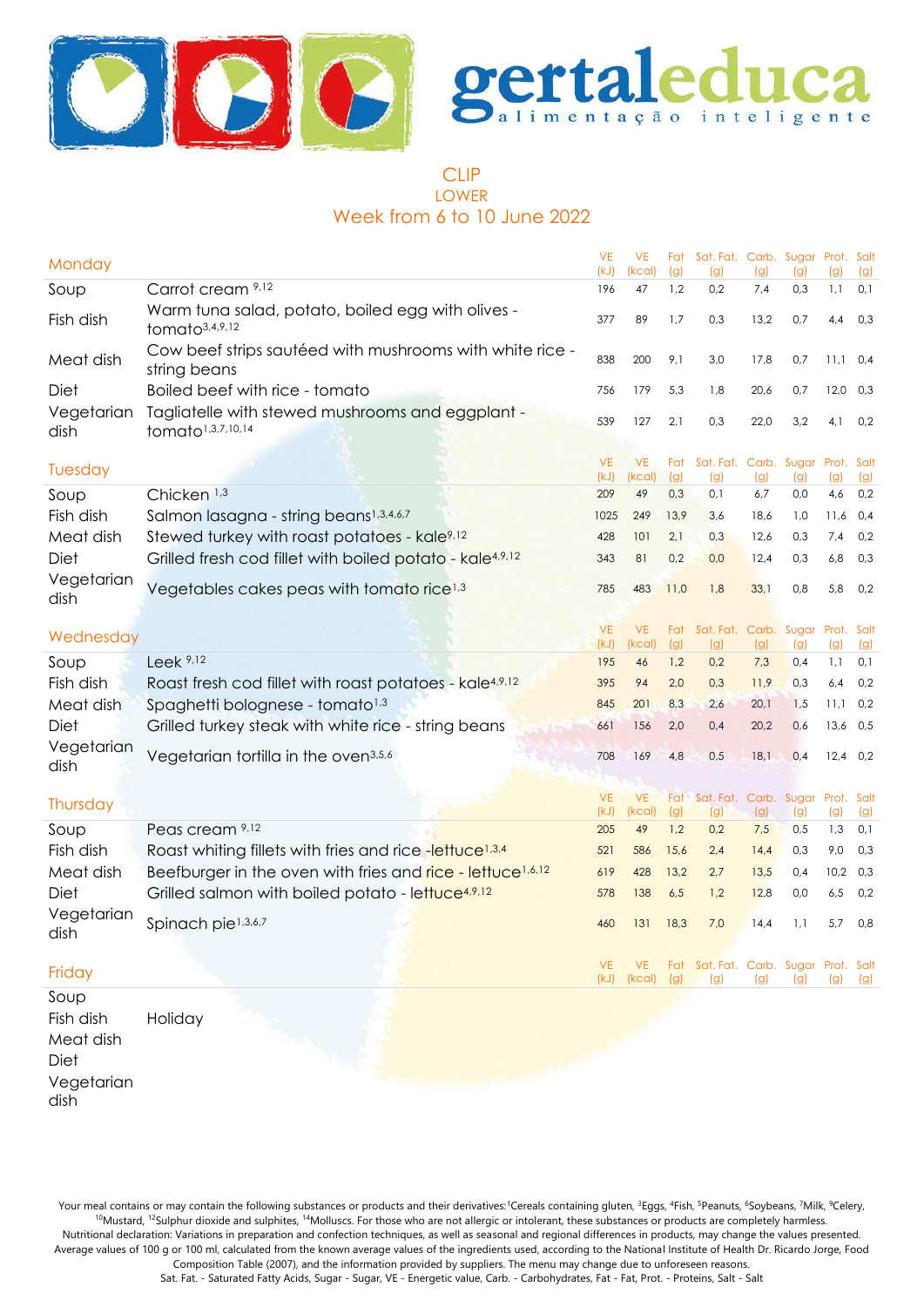



# CLIP LOWER Week from 13 to 17 June 2022

| Monday                                                       |                                                                                                                                      | <b>VE</b><br>(kJ) | <b>VE</b><br>(kcal) | Fat<br>(g) | Sat. Fat. Carb. Sugar Prot. Salt<br>(g) | (g)  | (g) | (q)  | (g) |
|--------------------------------------------------------------|--------------------------------------------------------------------------------------------------------------------------------------|-------------------|---------------------|------------|-----------------------------------------|------|-----|------|-----|
| Soup                                                         | String beans <sup>9,12</sup>                                                                                                         | 198               | 47                  | 1,2        | 0,2                                     | 7,5  | 0,5 | 1,1  | 0,1 |
| Fish dish                                                    | Fresh cod tranches with white rice - lettuce <sup>4</sup>                                                                            | 687               | 163                 | 1,9        | 0,3                                     | 23,6 | 0,1 | 12,3 | 0,4 |
| Meat dish                                                    | Meat rissoles with potatoes sautés -<br>lettuce1,2,3,4,5,6,7,8,9,10,11,12,14                                                         | 462               | 278                 | 6,5        | 1,3                                     | 18,8 | 0,9 | 3,2  | 0,3 |
| Diet                                                         | Grilled fresh cod fillet with boiled potato - lettuce <sup>4,9,12</sup>                                                              | 351               | 83                  | 0,2        | 0,0                                     | 12,7 | 0,0 | 7,0  | 0,2 |
| Vegetarian<br>dish                                           | Leek and mushroom quiche - lettuce <sup>1,3,6</sup>                                                                                  | 349               | 98                  | 12,9       | 5,0                                     | 10,9 | 0,6 | 5,0  | 0,7 |
| Tuesday                                                      |                                                                                                                                      | <b>VE</b><br>(kJ) | <b>VE</b><br>(kcal) | Fat<br>(g) | Sat. Fat. Carb. Sugar Prot. Salt<br>(g) | (g)  | (g) | (g)  | (g) |
| Soup                                                         | Pumpkin cream 9,12                                                                                                                   | 200               | 48                  | 1,3        | 0,2                                     | 7,7  | 0,3 | 1,0  | 0,1 |
| Fish dish                                                    | Perch fillet with baked potato and pumpkin with aromatic<br>herbs - tomato <sup>4</sup>                                              | 332               | 79                  | 1,2        | 0,2                                     | 9,8  | 1,1 | 6,9  | 0,2 |
| Meat dish                                                    | Stewed turkey strips with spiral pasta - tomato <sup>1,3</sup>                                                                       | 635               | 150                 | 2,8        | 0,5                                     | 17,8 | 1,3 | 13,1 | 0,3 |
| Diet                                                         | Turkey strips grilled with boiled potato - tomato <sup>9,12</sup>                                                                    | 399               | 94                  | 1,3        | 0,2                                     | 12,5 | 0,4 | 7,6  | 0,2 |
| Vegetarian<br>dish                                           | Seitan bolognese spaghetti, creamy mushroom sauce,<br>garlic, onion, tomato, carrot, corn and oregano -<br>tomato <sup>1,3,6,7</sup> | 699               | 166                 | 5,7        | 1,6                                     | 18,8 | 2,1 | 8,8  | 0,3 |
|                                                              |                                                                                                                                      | <b>VE</b>         | <b>VE</b>           | Fat        | Sat. Fat. Carb. Sugar Prot. Salt        |      |     |      |     |
| Wednesday                                                    |                                                                                                                                      | (kJ)              | (kcal)              | (g)        | (g)                                     | (g)  | (g) | (g)  | (g) |
| Soup                                                         | Lombardo <sup>9,12</sup>                                                                                                             | 194               | 46                  | 1,2        | 0,2                                     | 7,2  | 0,5 | 1,1  | 0,1 |
| Fish dish                                                    | Roast whiting fillet with white rice - brussels sprout <sup>4</sup>                                                                  | 628               | 149                 | 3,7        | 0,6                                     | 17,9 | 0,7 | 10,5 | 0,5 |
| Meat dish                                                    | Chicken curry with white rice - brussels sprout <sup>1</sup>                                                                         | 863               | 205                 | 4,1        | 1,5                                     | 29,9 | 0,7 | 11,4 | 0,3 |
| Diet                                                         | Boiled whiting with boiled potato - brussels sprout4,9,12                                                                            | 360               | 85                  | 0,5        | 0,1                                     | 12,6 | 0,3 | 6,7  | 0,3 |
| Vegetarian<br>dish                                           | Gross textured soy stew with mushrooms with white rice <sup>6</sup>                                                                  | 1195              | 283                 | 4,4        | 0,6                                     | 37,0 | 0,4 | 20,6 | 0,3 |
| Thursday                                                     |                                                                                                                                      | <b>VE</b><br>(kJ) | <b>VE</b><br>(kcal) | Fat<br>(g) | Sat. Fat. Carb. Sugar Prot. Salt<br>(g) | (g)  | (g) | (g)  | (g) |
| Soup<br>Fish dish<br>Meat dish<br>Diet<br>Vegetarian<br>dish | Holiday                                                                                                                              |                   |                     |            |                                         |      |     |      |     |
| Friday                                                       |                                                                                                                                      | <b>VE</b><br>(kJ) | <b>VE</b><br>(kcal) | Fat<br>(g) | Sat. Fat. Carb. Sugar Prot. Salt<br>(g) | (g)  | (g) | (g)  | (g) |
| Soup                                                         | Peasant <sup>9,12</sup>                                                                                                              | 225               | 53                  | 1,2        | 0,2                                     | 8,5  | 0,7 | 1,6  | 0,1 |
| Fish dish                                                    | Pasta with monkfish with tomato sauce - cauliflower <sup>1,3,4,7</sup>                                                               | 610               | 144                 | 3,5        | 0,5                                     | 16,3 | 0,7 | 11,3 | 0,3 |
| Meat dish                                                    | Chicken stroganoff with white rice - cauliflower <sup>1,7</sup>                                                                      | 790               | 188                 | 5,4        | 1,6                                     | 24,7 | 0,7 | 9,4  | 0,5 |
| Diet                                                         | Grilled haddock with boiled potato - cauliflower <sup>4,9,12</sup>                                                                   | 354               | 83                  | 0,1        | 0,0                                     | 13,7 | 0,1 | 6,2  | 0,3 |
| Vegetarian<br>dish                                           | Fresh cheese burguer carrots and cereal with sweet<br>potato chips - cauliflower1,6,7,11                                             | 473               | 348                 | 8,0        | 1,2                                     | 20,0 | 5,7 | 3,1  | 0,3 |

Your meal contains or may contain the following substances or products and their derivatives:<sup>1</sup>Cereals containing gluten, <sup>2</sup>Crustaceans, <sup>3</sup>Eggs, <sup>4</sup>Fish, <sup>5</sup>Peanuts, <sup>6</sup>Soybeans, <sup>7</sup>Milk, <sup>8</sup>Nuts, <sup>9</sup>Celery, <sup>10</sup>Mustard, <sup>11</sup>Sesame seeds, <sup>12</sup>Sulphur dioxide and sulphites, <sup>14</sup>Molluscs. For those who are not allergic or intolerant, these substances or products are completely harmless.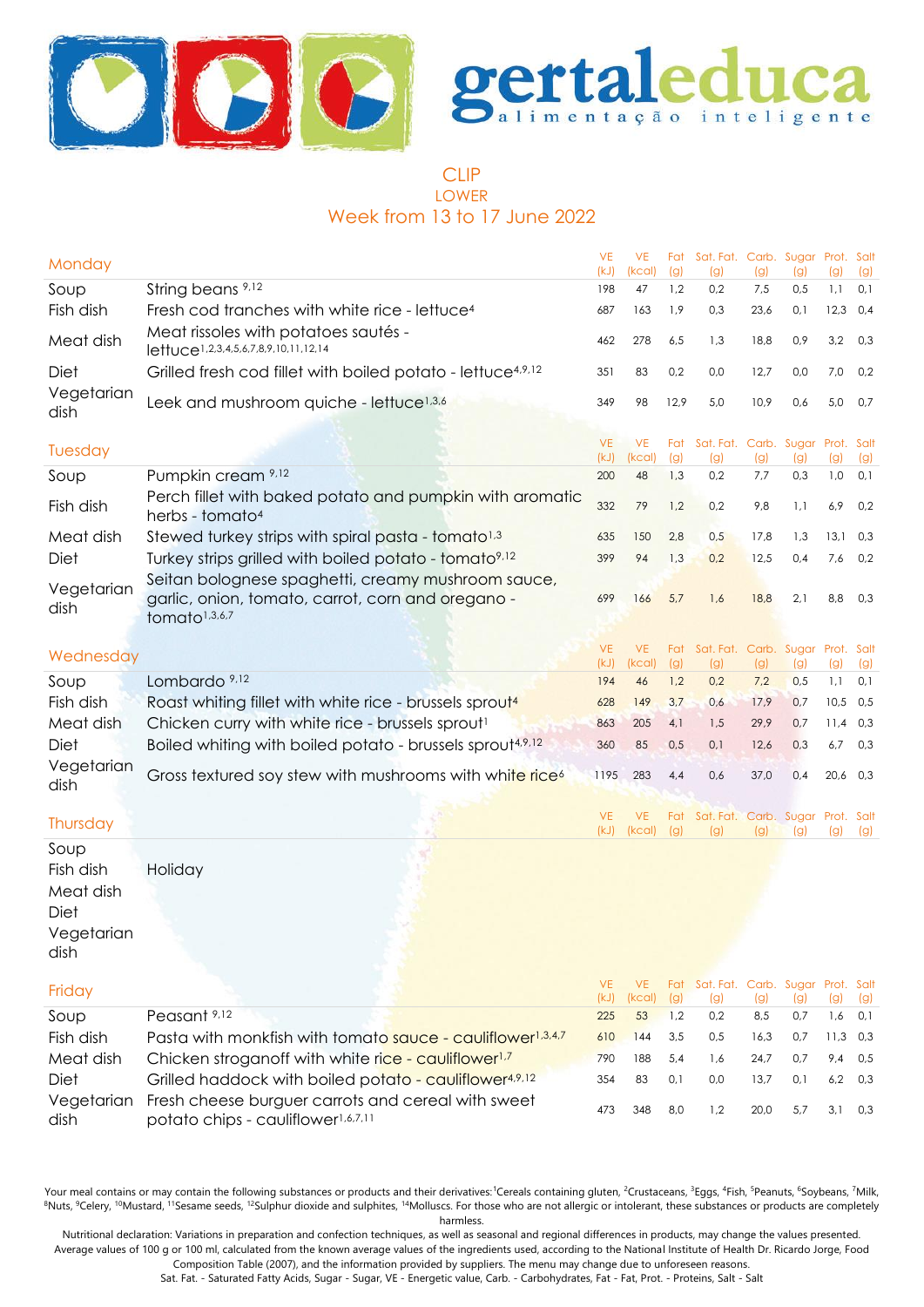



### CLIP LOWER Week from 20 to 24 June 2022

| Monday             |                                                                                                     | <b>VE</b><br>(kJ) | <b>VE</b><br>(kcal) | Fat<br>(g) | Sat. Fat. Carb. Sugar Prot. Salt<br>(g) | (g)  | (g) | (g)  | (g)        |
|--------------------|-----------------------------------------------------------------------------------------------------|-------------------|---------------------|------------|-----------------------------------------|------|-----|------|------------|
| Soup               | Peas cream 9,12                                                                                     | 205               | 49                  | 1,2        | 0,2                                     | 7,5  | 0,5 | 1,3  | 0,1        |
| Fish dish          | Cod pasties with tomato rice - baby<br>Carrot <sup>1,2,3,4,5,6,7,8,9,10,11,12,14</sup>              | 711               | 419                 | 11,6       | 1,7                                     | 22,9 | 1,1 | 7,8  | 0,8        |
| Meat dish          | Minced beef chili - baby carrot                                                                     | 896               | 214                 | 7,3        | 2,2                                     | 23,7 | 1,0 | 12,9 | 0,3        |
| Diet               | Boiled beef with white rice - baby carrot                                                           | 756               | 180                 | 5,2        | 1,8                                     | 20,7 | 0,8 | 11,9 | 0,4        |
| Vegetarian<br>dish | Vegetable curry with couscous and grated egg - baby<br>$c$ arrot <sup><math>1,3</math></sup>        | 763               | 182                 | 6,5        | 2,1                                     | 21,4 | 2,0 | 7,7  | 0,4        |
| Tuesday            |                                                                                                     | <b>VE</b><br>(kJ) | <b>VE</b><br>(kcal) | Fat<br>(g) | Sat. Fat. Carb. Sugar Prot. Salt<br>(g) | (g)  | (g) | (g)  | (g)        |
| Soup               | Carrot cream 9,12                                                                                   | 196               | 47                  | 1,2        | 0,2                                     | 7,4  | 0,3 | 1,1  | 0,1        |
| Fish dish          | Salmon fillets on a bed of spinach with farfalle -<br>cauliflower1,4,9,10,11                        | 980               | 234                 | 12,5       | 2,5                                     | 18,1 | 1,3 | 11,8 | 0,5        |
| Meat dish          | Roast chicken thigh with roast potatoes - cauliflower <sup>9,12</sup>                               | 451               | 107                 | 2,6        | 0,4                                     | 12,5 | 0,2 | 7,8  | 0,3        |
| Diet               | Grilled perch fillets with white rice - cauliflower <sup>4</sup>                                    | 669               | 158                 | 2,3        | 0,3                                     | 21,7 | 0,3 | 12,2 | 0,6        |
| Vegetarian<br>dish | Pumpkin feijoada (with red bean) with carrot and thyme<br>rice -cauliflower                         | 993               | 236                 | 3,2        | 0,4                                     | 42,8 | 0,6 | 8,5  | 0,3        |
|                    |                                                                                                     | <b>VE</b>         | <b>VE</b>           | Fat        | Sat. Fat. Carb. Sugar Prot. Salt        |      |     |      |            |
| Wednesday          |                                                                                                     | (kJ)              | (kcal)              | (g)        | (g)                                     | (g)  | (g) | (g)  | (g)        |
| Soup               | Vegetables cream <sup>9,12</sup>                                                                    | 193               | 46                  | 1,2        | 0,2                                     | 7,2  | 0,4 | 1,1  | 0,1        |
| Fish dish          | Sea bass fillet in the oven with roast potatoes - lettuce <sup>4,9,12</sup>                         | 460               | 109                 | 3,3        | 0,6                                     | 14,7 | 0,1 | 4,4  | 0,2        |
| Meat dish          | Stewed pork steaks with white rice - lettuce                                                        | 786               | 187                 | 5,4        | 1,2                                     | 21,1 | 0,2 | 13,0 | 0,3        |
| Diet               | Grilled sea bass fillet with boiled potato - lettuce <sup>4,9,12</sup>                              | 397               | 94                  | 1,1        | 0,3                                     | 15,6 | 0,1 | 4,7  | 0,2        |
| Vegetarian<br>dish | Cheese, peppers, mushrooms and oregano pizza -<br>lettuce <sup>1,3,7</sup>                          | 760               | 181                 | 7,1        | 4,0                                     | 20,7 | 2,5 | 8,0  | 0,6        |
| Thursday           |                                                                                                     | <b>VE</b>         | <b>VE</b>           | Fat        | Sat. Fat. Carb. Sugar Prot. Salt        |      |     |      |            |
|                    |                                                                                                     | (kJ)              | (kcal)              | (g)        | (g)                                     | (g)  | (g) | (g)  | (g)        |
| Soup               | String beans 9,12                                                                                   | 198               | 47                  | 1,2        | 0,2                                     | 7,5  | 0,5 | 1,1  | 0,1        |
| Fish dish          | Roast sole fillets with white rice - string beans <sup>4</sup>                                      | 636               | 151                 | 3,6        | 0,6                                     | 17,9 | 0,7 | 11,1 | 0,5        |
| Meat dish          | Roasted turkey thigh with honey and farfalle - string beans!                                        | 687               | 162                 | 2,8        | 0,6                                     | 19,1 | 3,6 | 15,0 | 0,4<br>0,4 |
| Diet               | Turkey strips grilled with white rice - string beans                                                | 714               | 169                 | 3,8        | 0,6                                     | 19,8 | 0,6 | 13,3 |            |
| Vegetarian<br>dish | Black beans burger with cheese, carrot and roast<br>potatoes1,3,6,7,8,9,11,12,13                    | 548               | 130                 | 3,1        | 0,9                                     | 19,7 | 0,6 | 5,0  | 0,3        |
| Friday             |                                                                                                     | VE.<br>(kJ)       | <b>VE</b><br>(kcal) | Fat<br>(g) | Sat. Fat. Carb. Sugar Prot. Salt<br>(g) | (g)  | (g) | (g)  | (g)        |
| Soup               | Broccoli cream <sup>9,12</sup>                                                                      | 200               | 48                  | 1,3        | 0,2                                     | 7,5  | 0,3 | 1,1  | 0,1        |
| Fish dish          | Boiled whiting fillets with potato - tomato <sup>4,9,12</sup>                                       | 343               | 81                  | 0,4        | 0,1                                     | 12,3 | 0,3 | 6,5  | 0,2        |
| Meat dish          | Stewed beef with roast potatoes - tomato <sup>9,12</sup>                                            | 507               | 120                 | 4,0        | 1,1                                     | 13,6 | 0,0 | 7,1  | 0,2        |
| Diet               | Grilled chicken with white rice - tomato                                                            | 640               | 152                 | 2,3        | 0,5                                     | 17,8 | 0,7 | 14,4 | 0,3        |
| Vegetarian<br>dish | Red pepper stuffed with vegetables, quinoa, carrot, peas<br>and cheese - tomato <sup>1,6,7,11</sup> | 425               | 101                 | 3,3        | 0,7                                     | 12,9 | 3,0 | 3,8  | 0,3        |

Your meal contains or may contain the following substances or products and their derivatives: Cereals containing gluten, <sup>2</sup>Crustaceans, <sup>3</sup>Eggs, <sup>4</sup>Fish, <sup>5</sup>Peanuts, <sup>6</sup>Soybeans, 7Milk, <sup>8</sup>Nuts, <sup>9</sup>Celery, <sup>10</sup>Mustard, <sup>11</sup>Sesame seeds, <sup>12</sup>Sulphur dioxide and sulphites, <sup>13</sup>Lupin, <sup>14</sup>Molluscs. For those who are not allergic or intolerant, these substances or products are completely harmless.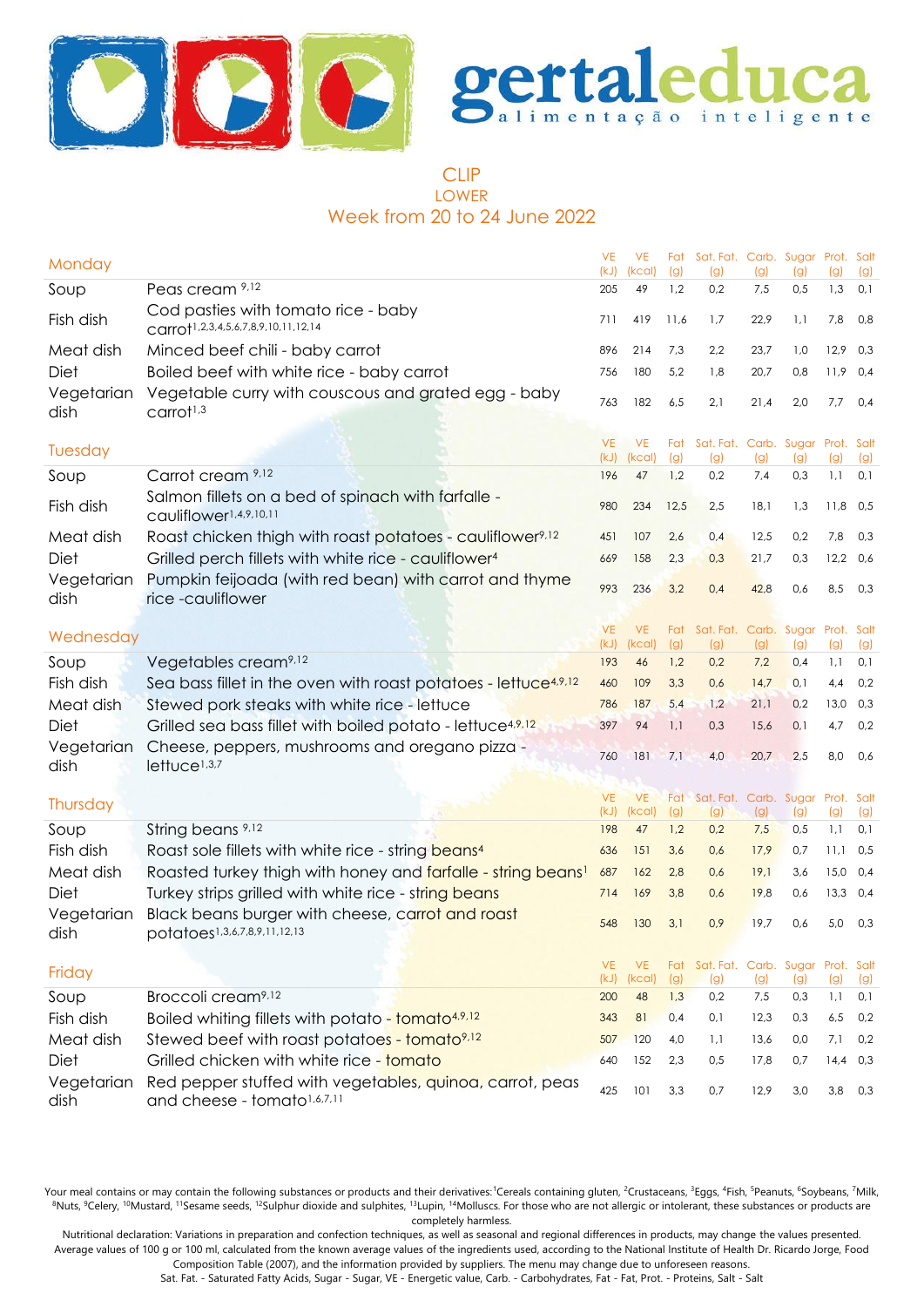



# CLIP LOWER Week from 27 June to 1 July 2022

|                    |                                                                                                                                 | <b>VE</b>         | <b>VE</b>           | Fat        | Sat. Fat. Carb. Sugar Prot. Salt |            |                         |            |            |
|--------------------|---------------------------------------------------------------------------------------------------------------------------------|-------------------|---------------------|------------|----------------------------------|------------|-------------------------|------------|------------|
| Monday             |                                                                                                                                 | (kJ)              | (kcal)              | (g)        | (g)                              | (g)        | $\mathfrak{g}$          | (g)        | (g)        |
| Soup               | Peasant <sup>9,12</sup>                                                                                                         | 225               | 53                  | 1,2        | 0,2                              | 8,5        | 0,7                     | 1,6        | 0,1        |
| Fish dish          | Roast whiting fillets with garlic and herbs sauce and<br>potato salad and boiled macedonia - tomato <sup>1,3,4,9,10,11,12</sup> | 386               | 270                 | 6,7        | 1,0                              | 10,7       | 0,5                     | 7,4        | 0,3        |
| Meat dish          | Turkey stroganoff with peas rice - tomato <sup>1,7</sup>                                                                        | 628               | 149                 | 3,8        | 1,1                              | 17,7       | 0,8                     | $10,4$ 0,2 |            |
| Diet               | Grilled turkey with boiled potato and cauliflower-<br>tomato <sup>9,12</sup>                                                    | 360               | 85                  | 0,4        | 0,1                              | 12,3       | 0,4                     | 7,5        | 0,2        |
| Vegetarian<br>dish | Pumpkin crumble with apple, honey-scented chickpeas -<br>tomato <sup>1</sup>                                                    | 628               | 150                 | 5,1        | 0,7                              | 20,0       | 6,5                     | 4,3        | 0,3        |
| Tuesday            |                                                                                                                                 | <b>VE</b>         | <b>VE</b>           | Fat        | Sat. Fat. Carb. Sugar Prot. Salt |            |                         |            |            |
|                    |                                                                                                                                 | (kJ)              | (kcal)              | (g)        | (g)                              | (g)        | (g)                     | (g)        | (g)        |
| Soup               | Macedonian 9,12                                                                                                                 | 198               | 47                  | 1,2        | 0,2                              | 7,5        | 0,4                     | 1,1        | 0,1        |
| Fish dish          | Stewed perch fillet with tomato sauce and carrot rice -<br>broccoli <sup>4,7</sup>                                              | 608               | 145                 | 4,4        | 0,6                              | 16,6       | 0,7                     | 9,3        | 0,4        |
| Meat dish          | Beef lasagna - broccoli <sup>1,3,6,7</sup>                                                                                      | 1029              | 250                 | 11,6       | 4,5                              | 21,9       | 0,8                     | $13,9$ 0,4 |            |
| Diet               | Grilled perch fillet with boiled potato and vegetables -<br>broccoli4,9,12                                                      | 346               | 82                  | 0,4        | 0,1                              | 12,4       | 0,3                     | 6,4        | 0,3        |
| Vegetarian<br>dish | Zucchini lasagna - broccoli <sup>1,3,6,7</sup>                                                                                  | 898               | 220                 | 6,0        | 2,3                              | 32,9       | 1,5                     | 8,4        | 0,5        |
| Wednesday          |                                                                                                                                 | <b>VE</b>         | <b>VE</b>           | Fat        | Sat. Fat.                        | Carb.      | Sugar                   | Prot. Salt |            |
| Soup               | Leek cream 9,12                                                                                                                 | (kJ)<br>198       | (kcal)<br>47        | (g)<br>1,2 | (g)<br>0,2                       | (g)<br>7,5 | (g)<br>0,3              | (g)<br>1,1 | (g)<br>0,1 |
| Fish dish          | Roast fresh cod fillet with roast potatoes - string beans4,9,12                                                                 | 390               | 93                  | 1,9        | 0,3                              | 11,7       | 0,3                     | 6,4        | 0,2        |
| Meat dish          | Roast pork with saffron rice - string beans                                                                                     | 855               | 204                 | 9,0        | 2,5                              | 19,0       | 0,7                     | 11,0       | 0,4        |
|                    | Shredded chicken / grilled chicken leg with penne pasta -                                                                       |                   |                     |            |                                  |            |                         |            |            |
| Diet               | string beans <sup>1,6</sup>                                                                                                     | 644               | 152                 | 1,9        | 0,6                              | 17,5       | 1,4                     | 15,9 0,5   |            |
| Vegetarian<br>dish | Seitan steaks with soy cream, peas, mushrooms and<br>penne pasta - string beans <sup>1,3,5,6,9,10,12</sup>                      | 656               | 156                 | 2,8        | 0,7                              | 20,4       | 2,2                     | $11,0$ 0,7 |            |
| Thursday           |                                                                                                                                 | <b>VE</b><br>(kJ) | <b>VE</b><br>(kcal) | Fat<br>(g) | Sat. Fat. Carb.<br>(g)           | (g)        | Sugar Prot. Salt<br>(g) | (g)        | (g)        |
| Soup               | Caldo verde (typical portuguese cabbage soup) <sup>1,9,12</sup>                                                                 | 202               | 48                  | 1,3        | 0,2                              | 7,4        | 0,2                     | 1,2        | 0,2        |
|                    | Fish fingers in the oven with white rice - grated                                                                               |                   |                     |            |                                  |            |                         |            |            |
| Fish dish          | Carrot <sup>1,2,3,4,5,6,7,8,9,10,11,13,14</sup>                                                                                 | 936               | 222                 | 4,4        | 0,6                              | 37,5       | 1,8                     | 6,8        | 0,6        |
| Meat dish          | Roast chicken thigh with roast potatoes - lettuce <sup>9,12</sup>                                                               | 451               | 107                 | 2,7        | 0,4                              | 12,5       | 0,1                     | 7,7        | 0,2        |
| Diet               | Grilled sea bream with white rice and boiled vegetables -<br>$-$ lettuce <sup>4</sup>                                           | 834               | 198                 | 5,4        | 1,0                              | 27,1       | 0,7                     | 9,6        | 0,6        |
| Vegetarian<br>dish | Chickpea meatballs with spaghetti and tomato sauce <sup>1,3,7</sup>                                                             | 1277              | 303                 | 7,6        | 1,1                              | 45,6       | 2,5                     | $10,3$ 0,3 |            |
| Friday             |                                                                                                                                 | <b>VE</b>         | <b>VE</b>           | Fat        | Sat. Fat. Carb. Sugar Prot. Salt |            |                         |            |            |
| Soup               | Vegetables cream 9,12                                                                                                           | (kJ)<br>193       | (kcal)<br>46        | (g)<br>1,2 | (g)<br>0,2                       | (g)<br>7,2 | (g)<br>0,4              | (g)<br>1,1 | (g)<br>0,1 |
| Fish dish          | Salmon pie - lettuce salad <sup>3,4,7,12</sup>                                                                                  | 535               | 128                 | 8,7        | 1,7                              | 5,7        | 0,3                     | 6,4        | 0,1        |
| Meat dish          | Stewed beef with spaghetti - grated carrot <sup>1,3</sup>                                                                       | 757               | 180                 | 5,9        | 1,9                              | 18,9       | 1,2                     | 12,3       | 0,3        |
| Diet               | Boiled beef with boiled potato - grated carrot9,12                                                                              | 430               | 102                 | 2,0        | 0,9                              | 13,2       | $0,2$                   | 7,1        | 0,2        |
| Vegetarian         |                                                                                                                                 |                   |                     |            |                                  |            |                         |            |            |
| dish               | Cheese muffin - grated carrot <sup>1,3,7</sup>                                                                                  | 686               | 163                 | 5,5        | 2,8                              | 19,6       | 4,7                     | 8,8        | 1,0        |

Your meal contains or may contain the following substances or products and their derivatives:<sup>1</sup>Cereals containing gluten, <sup>2</sup>Crustaceans, <sup>3</sup>Eggs, <sup>4</sup>Fish, <sup>5</sup>Peanuts, <sup>6</sup>Soybeans, <sup>7</sup>Milk, 8Nuts, <sup>9</sup>Celery, <sup>10</sup>Mustard, <sup>11</sup>Sesame seeds, <sup>12</sup>Sulphur dioxide and sulphites, <sup>13</sup>Lupin, <sup>14</sup>Molluscs. For those who are not allergic or intolerant, these substances or products are completely harmless.

Nutritional declaration: Variations in preparation and confection techniques, as well as seasonal and regional differences in products, may change the values presented. Average values of 100 g or 100 ml, calculated from the known average values of the ingredients used, according to the National Institute of Health Dr. Ricardo Jorge, Food Composition Table (2007), and the information provided by suppliers. The menu may change due to unforeseen reasons.

Sat. Fat. - Saturated Fatty Acids, Sugar - Sugar, VE - Energetic value, Carb. - Carbohydrates, Fat - Fat, Prot. - Proteins, Salt - Salt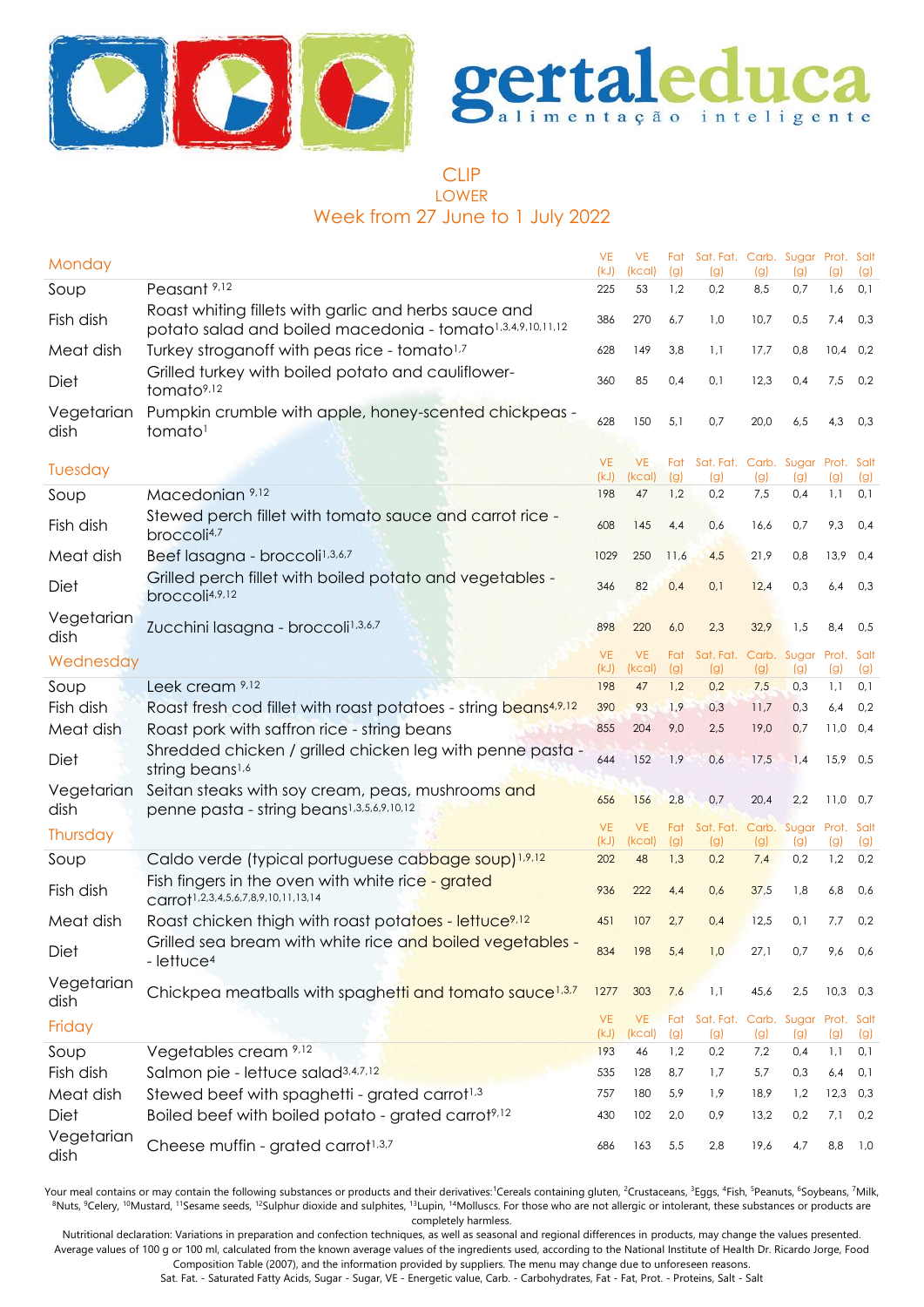



# CLIP LOWER Semana de 25 a 29 de abril de 2022

| Segunda     |                                                                                                                                                | <b>VE</b><br>(kJ) | <b>VE</b><br>(kcal) | (g)        | Líp. AG Sat. HC Açúcar Prot. Sal<br>(g) | (g)        | (g)                     | (g)        | (g)       |
|-------------|------------------------------------------------------------------------------------------------------------------------------------------------|-------------------|---------------------|------------|-----------------------------------------|------------|-------------------------|------------|-----------|
| Sopa        |                                                                                                                                                | $\mathbf 0$       | $\mathbf 0$         | 0.0        | 0,0                                     | 0,0        | 0,0                     | 0,0        | 0,0       |
| Pescado     | Feriado                                                                                                                                        | 0                 | 0                   | 0,0        | 0,0                                     | 0,0        | 0,0                     | 0,0        | 0,0       |
| Carne       |                                                                                                                                                | 0                 | 0                   | 0,0        | 0,0                                     | 0,0        | 0,0                     | 0,0        | 0,0       |
| Dieta       |                                                                                                                                                | 0                 | 0                   | 0,0        | 0,0                                     | 0,0        | 0,0                     | 0,0        | 0,0       |
| Vegetariana |                                                                                                                                                | 0                 | $\circ$             | 0,0        | 0,0                                     | 0,0        | 0,0                     | 0,0        | 0,0       |
| Terça       |                                                                                                                                                | <b>VE</b><br>(kJ) | <b>VE</b><br>(kcal) | (g)        | Líp. AG Sat.<br>(g)                     | HC<br>(g)  | Açúcar Prot. Sal<br>(g) | (g)        | (g)       |
| Sopa        | Creme de abóbora <sup>9,12</sup>                                                                                                               | 200               | 48                  | 1,3        | 0,2                                     | 7,7        | 0,3                     |            | $1,0$ 0,1 |
| Pescado     | Filete de perca com batata e abóbora assadas -<br>tomate <sup>4</sup>                                                                          | 332               | 79                  | 1,2        | 0,2                                     | 9,8        | 1,1                     | 6,9        | 0,2       |
| Carne       | Tirinhas de peru com massa espiral - tomate <sup>1,3</sup>                                                                                     | 635               | 150                 | 2,8        | 0,5                                     | 17,8       | 1,3                     | $13,1$ 0,3 |           |
| Dieta       | Tirinhas de peru grelhadas com batata cozida -<br>tomate <sup>9,12</sup>                                                                       | 399               | 94                  | 1,3        | 0,2                                     | 12,5       | 0,4                     |            | $7,6$ 0,2 |
| Vegetariana | Esparguete à bolonhesa de seitan, molho cremoso de<br>cogumelos, alho, cebola, tomate, cenoura, milho e<br>oregãos - tomate <sup>1,3,6,7</sup> | 699               | 166                 | 5,7        | 1,6                                     | 18,8       | 2,1                     |            | 8,8 0,3   |
| Quarta      |                                                                                                                                                | <b>VE</b>         | <b>VE</b>           |            | Líp. AG Sat.                            |            | HC Açúcar Prot. Sal     |            |           |
|             | Lombarda <sup>9,12</sup>                                                                                                                       | (kJ)              | (kcal)              | (g)<br>1,2 | (g)                                     | (g)<br>7,2 | (g)                     | (g)        | (g)       |
| Sopa        |                                                                                                                                                | 194               | 46                  |            | 0,2                                     |            | 0,5                     | $1,1$ 0,1  |           |
| Pescado     | Filetes de pescada no forno com arroz - couve-de-<br>bruxelas <sup>4</sup>                                                                     | 628               | 149                 | 3,7        | 0,6                                     | 17,9       | 0,7                     | $10,5$ 0,5 |           |
| Carne       | Caril de carnes brancas com arroz branco - couve-de-<br>bruxelas <sup>1</sup>                                                                  | 863               | 205                 | 4,1        | 1,5                                     | 29,9       | 0,7                     | $11,4$ 0,3 |           |
| Dieta       | Pescada cozida com batata cozida - couve-de-<br>bruxelas4,9,12                                                                                 | 360               | 85                  | 0,5        | 0,1                                     | 12,6       | 0,3                     |            | $6,7$ 0,3 |
| Vegetariana | Guisado de soja com cogumelos com arroz branco <sup>6</sup>                                                                                    | 1195              | 283                 | 4,4        | 0,6                                     | 37,0       | 0,4                     | 20,6 0,3   |           |
| Quinta      |                                                                                                                                                | <b>VE</b><br>(kJ) | <b>VE</b><br>(kcal) | (g)        | Líp. AG Sat.<br>(g)                     | HC<br>(g)  | Açúcar Prot. Sal<br>(g) | (g)        | (g)       |
| Sopa        | Creme de ervilhas <sup>9,12</sup>                                                                                                              | 205               | 49                  | 1,2        | 0,2                                     | 7,5        | 0,5                     | 1,3        | 0,1       |
| Pescado     | Filete de dourada com batata cozida - milho4,9,12                                                                                              | 456               | 108                 | 2,8        | 0,5                                     | 14,8       | 0,1                     |            | 5,3 0,2   |
| Carne       | Rancho (vaca, porco, grão de bico, massa, cenoura e<br>couve lombarda) - milho <sup>1,3,6,12</sup>                                             | 870               | 207                 | 7,8        | 2,4                                     | 19,8       | 1,3                     | $12,8$ 0,3 |           |
| Dieta       | Frango desfiado / coxa de frango grelhado com arroz<br>branco - milho                                                                          | 748               | 177                 | 3,2        | 0,6                                     | 20,7       | 0,1                     | $16,0$ 0,4 |           |
| Vegetariana | Noodles com mistura chinesa - milho <sup>1,3,6,10,12</sup>                                                                                     | 639               | 152                 | 2,9        | 0,6                                     | 24,1       | 0,8                     |            | $6,1$ 0,4 |
| Sexta       |                                                                                                                                                | <b>VE</b><br>(kJ) | <b>VE</b><br>(kcal) | (g)        | Líp. AG Sat. HC Açúcar Prot. Sal<br>(g) | (g)        | (g)                     | (g)        | (g)       |
| Sopa        | Camponesa <sup>9,12</sup>                                                                                                                      | 225               | 53                  | 1,2        | 0,2                                     | 8,5        | 0,7                     | 1,6        | 0,1       |
| Pescado     | Massa de tamboril com molho de tomate - couve-flor <sup>1,3,4,7</sup>                                                                          | 610               | 144                 | 3,5        | 0,5                                     | 16,3       | 0,7                     | $11,3$ 0,3 |           |
| Carne       | Strogonoff de frango com arroz branco - couve-flor <sup>1,7</sup>                                                                              | 790               | 188                 | 5,4        | 1,6                                     | 24,7       | 0,7                     | 9,4        | 0,5       |
| Dieta       | Arinca grelhada com batata cozida - couve-flor4,9,12                                                                                           | 354               | 83                  | 0,1        | 0,0                                     | 13,7       | 0,1                     |            | $6,2$ 0,3 |
| Vegetariana | Hambúrguer de queijo fresco, cenoura e cereais com<br>chips de batata doce - couve-flor1,6,7,11                                                | 473               | 348                 | 8,0        | 1,2                                     | 20,0       | 5,7                     |            | $3,1$ 0,3 |

A sua refeição contém ou pode conter as seguintes substâncias ou produtos e seus derivados:<sup>1</sup>Cereais que contêm glúten, <sup>3</sup>Ovos, <sup>4</sup>Peixes, <sup>6</sup>Soja, <sup>7</sup>Leite, <sup>9</sup>Aipo, <sup>10</sup>Mostarda, <sup>11</sup>Sementes de sésamo, <sup>12</sup>Dióxido de enxofre e sulfitos. Para quem não é alérgico ou intolerante, estas substâncias ou produtos são completamente inofensivas. Declaração nutricional: Variações de técnicas de preparação e confeção, bem como diferenças sazonais e regionais dos produtos, podem alterar os valores apresentados. Valores médios de 100 g ou 100 ml, calculados a partir dos valores médios conhecidos dos ingredientes utilizados, segundo o Instituto Nacional de Saúde Dr. Ricardo Jorge, Tabela da Composição de Alimentos (2019), e a informação disponibilizada pelos fornecedores. A ementa pode sofrer alterações por motivos imprevistos. AG Sat. - Ácidos Gordos Saturados, Açúcar - Açúcar, VE - Valor energético, HC - Hidratos de Carbono, Líp. - Lípidos, Prot. - Proteínas, Sal - Sal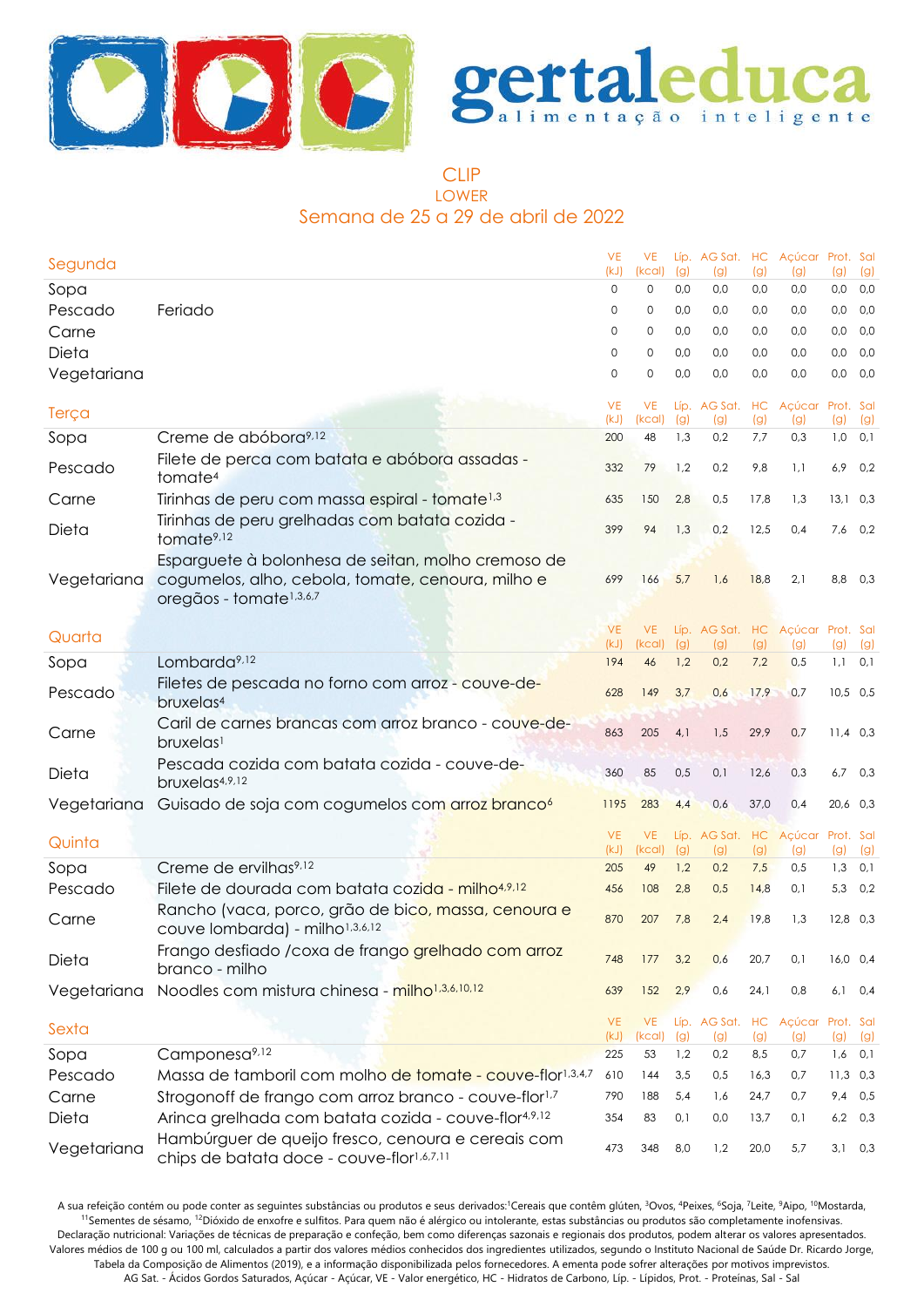



# CLIP LOWER Semana de 2 a 6 de maio de 2022

| Segunda        |                                                                                                                  | <b>VE</b><br>(kJ) | <b>VE</b><br>(kcal) | Líp.<br>(g) | AG Sat. HC<br>(g)                | (g)          | Acúcar Prot. Sal<br>(g) | (g)               | (g)       |
|----------------|------------------------------------------------------------------------------------------------------------------|-------------------|---------------------|-------------|----------------------------------|--------------|-------------------------|-------------------|-----------|
| Sopa           | Creme de ervilhas <sup>9,12</sup>                                                                                | 205               | 49                  | 1,2         | 0,2                              | 7,5          | 0,5                     | 1,3               | 0,1       |
| Pescado        | Bolinhos de bacalhau com arroz de tomate - cenoura<br>baby <sup>1,2,3,4,5,6,7,8,9,10,11,12,14</sup>              | 711               | 419                 | 11,6        | 1,7                              | 22,9         | 1,1                     |                   | 7,8 0,8   |
| Carne          | Chili de carne com arroz - cenoura baby                                                                          | 896               | 214                 | 7,3         | 2,2                              | 23,7         | 1,0                     | $12,9$ 0,3        |           |
| Dieta          | Carne de vaca cozida com arroz - cenoura baby                                                                    | 756               | 180                 | 5,2         | 1,8                              | 20,7         | 0,8                     | $11,9$ 0,4        |           |
| Vegetariana    | Caril de legumes com couscous e ovo raspado - cenoura<br>baby <sup>1,3</sup>                                     | 763               | 182                 | 6,5         | 2,1                              | 21,4         | 2,0                     |                   | $7,7$ 0,4 |
| Terça          |                                                                                                                  | <b>VE</b><br>(kJ) | <b>VE</b><br>(kcal) | Líp.<br>(g) | AG Sat.<br>(g)                   | HC<br>(g)    | Açúcar Prot. Sal<br>(g) | (g)               | (g)       |
| Sopa           | Cenoura <sup>9,12</sup>                                                                                          | 196               | 47                  | 1,2         | 0,2                              | 7,4          | 0,3                     | 1,1               | 0,1       |
| Pescado        | Lombinhos de salmão em cama de espinafres com<br>massa lacinhos - couve-flor1,4,9,10,11                          | 980               | 234                 | 12,5        | 2,5                              | 18,1         | 1,3                     | $11,8$ 0,5        |           |
| Carne          | Coxa de frango no forno com batata assada - couve-<br>flor <sup>9,12</sup>                                       | 451               | 107                 | 2,6         | 0,4                              | 12,5         | 0,2                     | 7,8               | 0,3       |
| Dieta          | Filetes de perca grelhada com arroz - couve-flor <sup>4</sup>                                                    | 669               | 158                 | 2,3         | 0,3                              | 21,7         | 0,3                     | $12,2$ 0,6        |           |
| Vegetariana    | Feijoada de abóbora com cenoura, couve e arroz de<br>tomilho - couve-flor                                        | 993               | 236                 | 3,2         | 0,4                              | 42,8         | 0,6                     |                   | 8,5 0,3   |
| Quarta         |                                                                                                                  | <b>VE</b><br>(kJ) | <b>VE</b><br>(kcal) | Líp.<br>(g) | AG Sat.<br>(g)                   | HC<br>(g)    | Açúcar<br>(g)           | Prot. Sal<br>(g)  | (g)       |
| Sopa           | Creme de legumes <sup>9,12</sup>                                                                                 | 193               | 46                  | 1,2         | 0,2                              | 7,2          | 0,4                     | 1,1               | 0,1       |
| Pescado        | Filete de robalo no forno com batata assada - alface <sup>4,9,12</sup>                                           | 460               | 109                 | 3,3         | 0,6                              | 14,7         | 0,1                     | 4,4               | 0,2       |
| Carne          | Fêveras de porco estufadas com arroz branco - alface                                                             | 786               | 187                 | 5,4         | 1,2                              | 21,1         | 0,2                     | $13,0$ 0,3        |           |
| Dieta          | Filete de robalo grelhado com batata cozida - alface <sup>4,9,12</sup>                                           | 397               | 94                  | 1,1         | 0,3                              | 15,6         | 0,1                     | 4,7               | 0,2       |
| Vegetariana    | Pizza de queijo, pimentos, cogumelos e orégãos -<br>alface <sup>1,3,7</sup>                                      | 760               | 181                 | 7,1         | 4,0                              | 20,7         | 2,5                     | 8,0               | 0,6       |
|                |                                                                                                                  | <b>VE</b>         | <b>VE</b>           | Líp.        | AG Sat.                          |              | HC Açúcar Prot. Sal     |                   |           |
| Quinta         |                                                                                                                  | (kJ)              | (kcal)              | (g)         | (g)                              | (g)          | (g)                     | (g)               | (g)       |
| Sopa           | Feijão-verde <sup>9,12</sup>                                                                                     | 198               | 47                  | 1,2         | 0,2                              | 7,5          | 0,5                     | 1,1               | 0,1       |
| Pescado        | Filetes de solha no forno com arroz - feijão verde <sup>4</sup>                                                  | 636               | 151                 | 3,6         | 0,6                              | 17,9         | 0,7                     | $11,1$ 0,5        |           |
| Carne          | Peru assado com mel e lacinhos - feijão-verde!                                                                   | 687               | 162                 | 2,8         | 0,6                              | 19,1         | 3,6                     | $15,0$ 0,4        |           |
| Dieta          | Tirinhas de peru grelhadas com arroz branco - feijão-<br>verde                                                   | 714               | 169                 | 3,8         | 0,6                              | 19,8         | 0,6                     | $13,3$ 0,4        |           |
| Vegetariana    | Hambúrguer de feijão preto com fatia de queijo<br>cheddar, cenoura com batatas douradas1,3,6,7,8,9,11,12,13      | 548               | 130                 | 3,1         | 0,9                              | 19,7         | 0,6                     |                   | 5,0 0,3   |
| Sexta          |                                                                                                                  | VE                | <b>VE</b>           |             | Líp. AG Sat. HC Açúcar Prot. Sal |              |                         |                   |           |
|                |                                                                                                                  | (kJ)              | (kcal)              | (g)         | (g)                              | (g)          | (g)                     | (g)               | (g)       |
| Sopa           | Creme de brócolos <sup>9,12</sup>                                                                                | 200               | 48                  | 1,3         | 0,2                              | 7,5          | 0,3                     | 1,1               | 0,1       |
| Pescado        | Filetes de pescada com batata - tomate4,9,12<br>Carne de vaca guisada com batata assada - tomate <sup>9,12</sup> | 343               | 81                  | 0,4         | 0,1                              | 12,3<br>13,6 | 0,3<br>0,0              | 6,5               | 0,2       |
| Carne<br>Dieta | Frango grelhado com arroz - tomate                                                                               | 507<br>640        | 120<br>152          | 4,0<br>2,3  | 1,1<br>0,5                       | 17,8         | 0,7                     | 7,1<br>$14,4$ 0,3 | 0,2       |
|                | Pimento recheado com quinoa, cenoura, ervilhas e                                                                 |                   |                     |             |                                  |              |                         |                   |           |
| Vegetariana    | queijo gratinado - tomate <sup>1,6,7,11</sup>                                                                    | 425               | 101                 | 3,3         | 0,7                              | 12,9         | 3,0                     |                   | $3,8$ 0,3 |

A sua refeição contém ou pode conter as seguintes substâncias ou produtos e seus derivados:<sup>1</sup>Cereais que contêm glúten, <sup>2</sup>Crustáceos, <sup>3</sup>Ovos, <sup>4</sup>Peixes, <sup>5</sup>Amendoins, <sup>6</sup>Soja, <sup>7</sup>Leite, <sup>8</sup>Frutos de casca rija, <sup>9</sup>Aipo, <sup>10</sup>Mostarda, <sup>11</sup>Sementes de sésamo, <sup>12</sup>Dióxido de enxofre e sulfitos, <sup>13</sup>Tremoço, <sup>14</sup>Moluscos. Para quem não é alérgico ou intolerante, estas substâncias ou produtos são completamente inofensivas.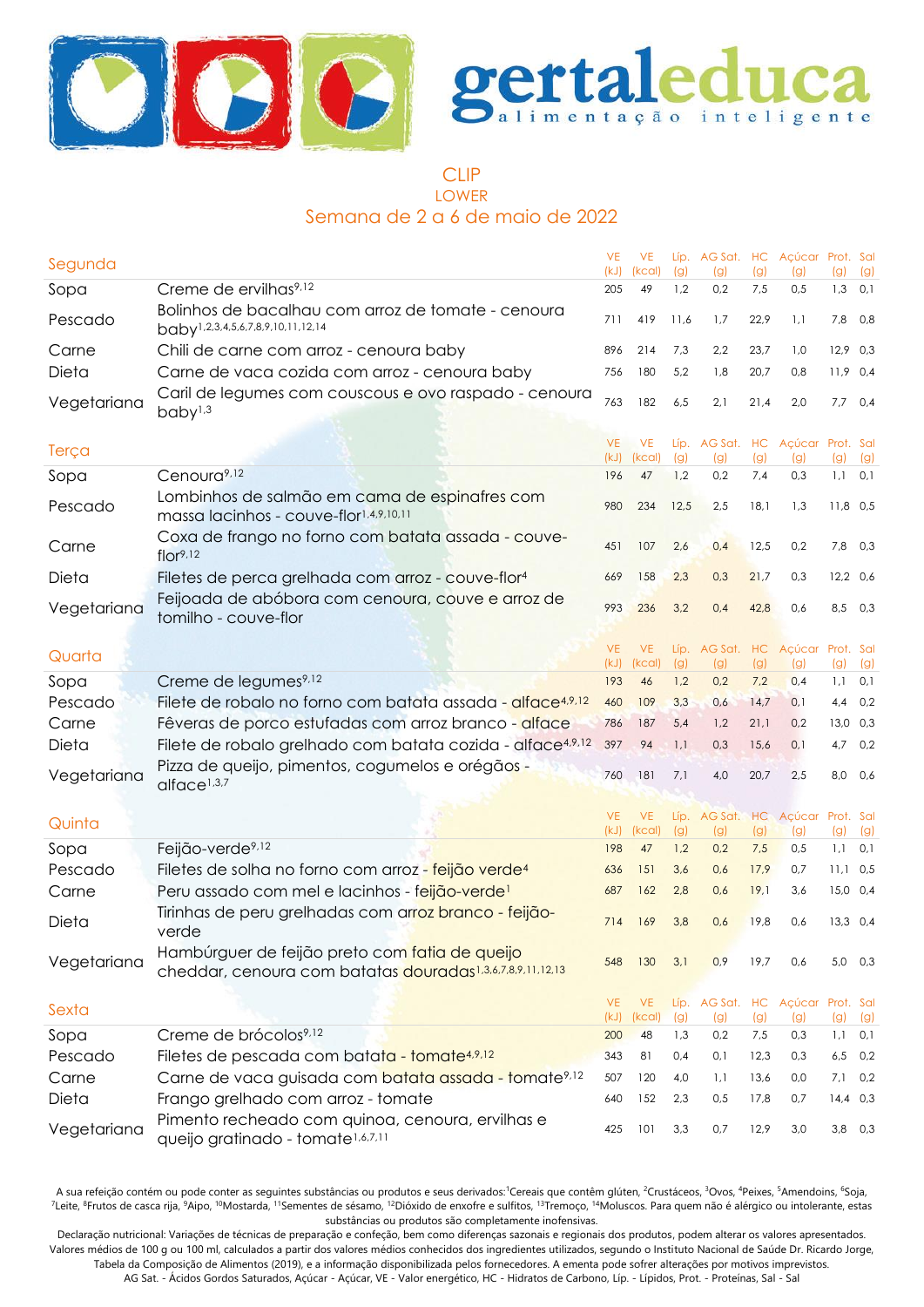



#### CLIP LOWER Semana de 9 a 13 de maio de 2022

| Segunda     |                                                                                                                   | <b>VE</b><br>(kJ) | <b>VE</b><br>(kcal) | (g)         | Líp. AG Sat. HC Açúcar Prot. Sal<br>(g) | (g)  | (g)                                | (g)              | (g)        |
|-------------|-------------------------------------------------------------------------------------------------------------------|-------------------|---------------------|-------------|-----------------------------------------|------|------------------------------------|------------------|------------|
| Sopa        | Camponesa <sup>9,12</sup>                                                                                         | 225               | 53                  | 1,2         | 0,2                                     | 8,5  | 0,7                                | 1,6              | 0,1        |
| Pescado     | Filetes de pescada com molho de ervas e salada de<br>batata e macedónia - tomate <sup>1,3,4,9,10,11,12</sup>      | 386               | 270                 | 6,7         | 1,0                                     | 10,7 | 0,5                                | 7,4              | 0,3        |
| Carne       | Strogonoff de peru com arroz de ervilhas - tomate <sup>1,7</sup>                                                  | 628               | 149                 | 3,8         | 1,1                                     | 17,7 | 0,8                                |                  | $10,4$ 0,2 |
| Dieta       | Tirinhas de peru grelhado com batata cozida e couve-<br>flor - tomate <sup>9,12</sup>                             | 360               | 85                  | 0,4         | 0,1                                     | 12,3 | 0,4                                |                  | $7,5$ 0,2  |
| Vegetariana | Crumble de abóbora com maçãs, grão-de-bico com<br>aroma de mel - tomate <sup>1</sup>                              | 628               | 150                 | 5,1         | 0,7                                     | 20,0 | 6,5                                | 4,3              | 0,3        |
| Terça       |                                                                                                                   | <b>VE</b><br>(kJ) | <b>VE</b><br>(kcal) | Líp.<br>(g) | AG Sat. HC<br>(g)                       | (g)  | Açúcar<br>(g)                      | Prot. Sal<br>(g) | (g)        |
| Sopa        | Macedónia <sup>9,12</sup>                                                                                         | 198               | 47                  | 1,2         | 0,2                                     | 7,5  | 0,4                                |                  | $1,1$ 0,1  |
| Pescado     | Lombinhos de perca estufado com molho de tomate e<br>arroz de cenoura - brócolos <sup>4,7</sup>                   | 608               | 145                 | 4,4         | 0,6                                     | 16,6 | 0,7                                |                  | $9,3$ 0,4  |
| Carne       | Lasanha bolonhesa- brócolos <sup>1,3,6,7</sup>                                                                    | 1029              | 250                 | 11,6        | 4,5                                     | 21,9 | 0,8                                | 13,9 0,4         |            |
| Dieta       | Lombo de perca grelhado com batata cozida e<br>legumes - brócolos4,9,12                                           | 346               | 82                  | 0,4         | 0,1                                     | 12,4 | 0,3                                |                  | $6,4$ 0,3  |
| Vegetariana | Lasanha de abobrinha - brócolos <sup>1,3,6,7</sup>                                                                | 898               | 220                 | 6,0         | 2,3                                     | 32,9 | 1,5                                | 8,4              | 0,5        |
| Quarta      |                                                                                                                   | <b>VE</b><br>(kJ) | <b>VE</b><br>(kcal) | Líp.<br>(g) | AG Sat.<br>(g)                          | (g)  | HC Açúcar<br>(g)                   | Prot. Sal<br>(g) | (g)        |
| Sopa        | Creme alho-francês <sup>9,12</sup>                                                                                | 198               | 47                  | 1,2         | 0,2                                     | 7,5  | 0,3                                | 1,1              | 0,1        |
| Pescado     | Filete de bacalhau fresco no forno com batata assada -<br>feijão verde <sup>4,9,12</sup>                          | 390               | 93                  | 1,9         | 0,3                                     | 11,7 | 0,3                                |                  | $6,4$ 0,2  |
| Carne       | Lombo de porco com arroz de açafrão - feijão-verde                                                                | 855               | 204                 | 9,0         | 2,5                                     | 19,0 | 0,7                                | $11,0$ 0,4       |            |
| Dieta       | Frango desfiado / perninha de frango grelhado com<br>massa penne - feijão-verde <sup>1,6</sup>                    | 644               | 152                 | 1,9         | 0,6                                     | 17,5 | 1,4                                | 15,9 0,5         |            |
| Vegetariana | Seitan com molho de natas de soja, ervilhas, cogumelos<br>e massa penne - feijão-verde <sup>1,3,5,6,9,10,12</sup> | 656               | 156                 | 2,8         | 0,7                                     | 20,4 | 2,2                                | $11,0$ 0,7       |            |
| Quinta      |                                                                                                                   | <b>VE</b><br>(kJ) | <b>VE</b><br>(kcal) | Líp.<br>(g) | (g)                                     | (g)  | AG Sat. HC Açúcar Prot. Sal<br>(g) | (g)              | (g)        |
| Sopa        | Caldo verde <sup>1,9,12</sup>                                                                                     | 202               | 48                  | 1,3         | 0,2                                     | 7,4  | 0,2                                |                  | $1,2$ 0,2  |
| Pescado     | Tesourinhos no forno com arroz branco - cenoura<br>raspada <sup>1,2,3,4,5,6,7,8,9,10,11,13,14</sup>               | 936               | 222                 | 4,4         | 0,6                                     | 37,5 | 1,8                                | 6,8              | 0,6        |
| Carne       | Coxa de frango assada com batata assada - alface <sup>9,12</sup>                                                  | 451               | 107                 | 2,7         | 0,4                                     | 12,5 | 0,1                                | 7,7              | 0,2        |
| Dieta       | Filete de dourada grelhada com arroz e legumes -<br>altace <sup>4</sup>                                           | 834               | 198                 | 5,4         | 1,0                                     | 27,1 | 0,7                                |                  | 9,6 0,6    |
| Vegetariana | Almôndegas de grão-de-bico com esparguete e molho<br>de tomate <sup>1,3,7</sup>                                   | 1277              | 303                 | 7,6         | 1,1                                     | 45,6 | 2,5                                |                  | $10,3$ 0,3 |
| Sexta       |                                                                                                                   | VE.<br>(kJ)       | <b>VE</b><br>(kcal) | Líp.<br>(g) | AG Sat. HC Açúcar Prot. Sal<br>(g)      | (g)  | (g)                                | (g)              | (g)        |
| Sopa        | Creme de legumes <sup>9,12</sup>                                                                                  | 193               | 46                  | 1,2         | 0,2                                     | 7,2  | 0,4                                | 1,1              | 0,1        |
| Pescado     | Empadão de salmão - alface <sup>3,4,7,12</sup>                                                                    | 535               | 128                 | 8,7         | 1,7                                     | 5,7  | 0,3                                | 6,4              | 0,1        |
| Carne       | Carne de vaca estufada com esparguete - cenoura<br>raspada <sup>1,3</sup>                                         | 757               | 180                 | 5,9         | 1,9                                     | 18,9 | 1,2                                |                  | $12,3$ 0,3 |
| Dieta       | Carne de vaca cozida com batata cozida - cenoura<br>raspada <sup>9,12</sup>                                       | 430               | 102                 | 2,0         | 0,9                                     | 13,2 | 0,2                                |                  | $7,1$ 0,2  |
| Vegetariana | Muffins de queijo - cenoura raspada <sup>1,3,7</sup>                                                              | 686               | 163                 | 5,5         | 2,8                                     | 19,6 | 4,7                                |                  | $8,8$ 1,0  |

A sua refeição contém ou pode conter as seguintes substâncias ou produtos e seus derivados:<sup>1</sup>Cereais que contêm glúten, <sup>2</sup>Crustáceos, <sup>3</sup>Ovos, <sup>4</sup>Peixes, <sup>5</sup>Amendoins, <sup>6</sup>Soja, <sup>7</sup>Leite, <sup>8</sup>Frutos de casca rija, <sup>9</sup>Aipo, <sup>10</sup>Mostarda, <sup>11</sup>Sementes de sésamo, <sup>12</sup>Dióxido de enxofre e sulfitos, <sup>13</sup>Tremoço, <sup>14</sup>Moluscos. Para quem não é alérgico ou intolerante, estas substâncias ou produtos são completamente inofensivas.

Declaração nutricional: Variações de técnicas de preparação e confeção, bem como diferenças sazonais e regionais dos produtos, podem alterar os valores apresentados. Valores médios de 100 g ou 100 ml, calculados a partir dos valores médios conhecidos dos ingredientes utilizados, segundo o Instituto Nacional de Saúde Dr. Ricardo Jorge, Tabela da Composição de Alimentos (2019), e a informação disponibilizada pelos fornecedores. A ementa pode sofrer alterações por motivos imprevistos.

AG Sat. - Ácidos Gordos Saturados, Açúcar - Açúcar, VE - Valor energético, HC - Hidratos de Carbono, Líp. - Lípidos, Prot. - Proteínas, Sal - Sal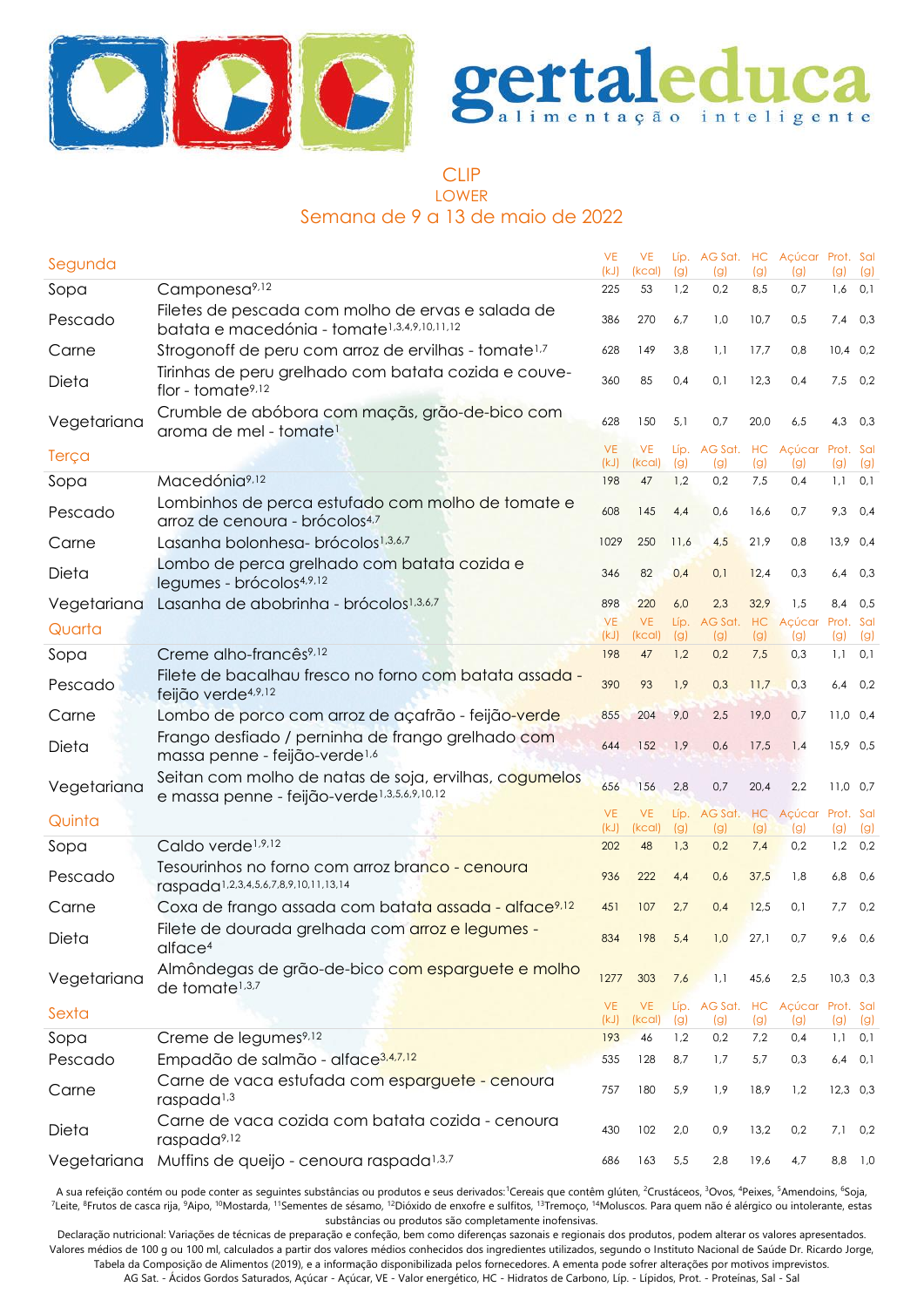



CLIP LOWER

# Semana de 16 a 20 de maio de 2022

| Segunda     |                                                                                                    | <b>VE</b><br>(kJ) | <b>VE</b><br>(kcal) | (g)         | Líp. AG Sat. HC Açúcar Prot. Sal<br>(g) | (g)         | (q)                         | (g)        | (g)              |
|-------------|----------------------------------------------------------------------------------------------------|-------------------|---------------------|-------------|-----------------------------------------|-------------|-----------------------------|------------|------------------|
| Sopa        | Creme de abóbora <sup>9,12</sup>                                                                   | 200               | 48                  | 1,3         | 0,2                                     | 7,7         | 0,3                         | 1,0        | 0,1              |
| Pescado     | Lasanha de atum - alface <sup>1,3,4,6,7</sup>                                                      | 1053              | 256                 | 10,3        | 3,2                                     | 27,1        | 0,9                         | 13,10,9    |                  |
| Carne       | Empadas de frango com arroz de ervilhas -<br>alface1,2,3,4,5,6,7,8,9,10,11,12,13,14                | 1209              | 289                 | 17,7        | 9,1                                     | 31,6        | 0,1                         | 7,3        | 1,2              |
| Dieta       | Filetes de pescada grelhados com batata cozida -<br>alface <sub>4,9,12</sub>                       | 357               | 84                  | 0,4         | 0,1                                     | 12,7        | 0,0                         | 6,8        | 0,2              |
| Vegetariana | Goulash de cogumelos - alface <sup>7,9,12</sup>                                                    | 409               | 97                  | 3,0         | 0,4                                     | 14,7        | 0,5                         | 2,2        | 0,2              |
| Terça       |                                                                                                    | <b>VE</b><br>(kJ) | <b>VE</b><br>(kcal) | Líp.<br>(g) | AG Sat. HC                              |             | Açúcar                      | Prot. Sal  |                  |
| Sopa        | Couve-flor9,12                                                                                     | 196               | 46                  | 1,2         | (g)<br>0,2                              | (g)<br>7,3  | (g)<br>0,6                  | (g)<br>1,1 | (g)<br>0,1       |
| Pescado     | Pescada estufada com tomate com arroz branco -<br>cenoura baby <sup>4</sup>                        | 626               | 149                 | 3,4         | 0,5                                     | 19,5        | 0,9                         | 9,4        | 0,4              |
| Carne       | Jardineira de carnes (porco e frango) e legumes -<br>cenoura baby                                  | 428               | 102                 | 3,0         | 0,8                                     | 10,7        | 1,3                         | 7,1        | 0,2              |
| Dieta       | Tirinhas de frango grelhadas com arroz branco - cenoura<br>baby                                    | 662               | 157                 | 1,9         | 0,4                                     | 20,3        | 0,9                         | 13,7 0,5   |                  |
| Vegetariana | Tofu com capa de broa, ervilhas e batata assada <sup>1,6,9,12</sup>                                | 488               | 116                 | 3,6         | 0,7                                     | 15,2        | 0,1                         | 4,6        | 0,3              |
| Quarta      |                                                                                                    | <b>VE</b>         | <b>VE</b>           | Líp.        | AG Sat. HC                              |             | Açúcar                      | Prot. Sal  |                  |
| Sopa        | Penca <sup>9,12</sup>                                                                              | (kJ)<br>196       | (kcal)<br>46        | (g)<br>1,2  | (g)<br>0,2                              | (g)<br>7,3  | (g)<br>0,6                  | (g)<br>1,1 | (g)<br>0,1       |
| Pescado     | Filete de robalo no forno com legumes assados e batata<br>assada <sup>4,9,12</sup>                 | 435               | 103                 | 3,7         | 0,6                                     | 12,6        | 0,7                         |            | 4,0 0,2          |
| Carne       | Peru estufado com molho de ervas e massa lacinhos -<br>tomate <sup>1,9,10,11</sup>                 | 706               | 168                 | 7,3         | 1,9                                     | 12,9        | 1,4                         | $12,7$ 0,4 |                  |
| Dieta       | Filete de robalo grelhado com batatinha - milho <sup>4</sup>                                       | 474               | 113                 | 3,2         | 0,6                                     | 14,7        | 0,9                         | 5,6        | 0,3              |
|             | Massa com legumes estufados (courgete, cenoura,                                                    |                   |                     |             |                                         |             |                             |            |                  |
| Vegetariana | beringela, pimentos e cogumelos) com pesto de tomate<br>- $milho1,3,8$                             | 739               | 176                 | 4,7         | 0,6                                     | 27,0        | 4,5                         | 5,9        | 0,6              |
| Quinta      |                                                                                                    | <b>VE</b>         | <b>VE</b>           | Líp.        |                                         |             | AG Sat. HC Açúcar Prot. Sal |            |                  |
| Sopa        | Espinafres <sup>9,12</sup>                                                                         | (kJ)<br>195       | (kcal)<br>46        | (g)<br>1,2  | (g)<br>0,2                              | (g)<br>7,2  | (g)<br>0,4                  | (g)        | (g)<br>$1,1$ 0.2 |
| Pescado     | Filete de solha dourado com arroz de ervilhas -<br>tomate <sup>1,3,4</sup>                         | 590               | 375                 | 8,5         | 1,4                                     | 18,9        | 0,7                         | $10,5$ 0,3 |                  |
| Carne       | Rojões de porco alourados com arroz - milho                                                        | 1001              | 239                 | 10,8        | 2,9                                     | 22,1        | 0,2                         | $13,0$ 0,4 |                  |
| Dieta       | Peito de peru grelhado com arroz branco - tomate                                                   | 656               | 155                 | 2,0         | 0,4                                     | 20,2        | 0,8                         |            | 13,5 0,3         |
| Vegetariana | Batatas assadas com cogumelos, curgete, ovo às<br>rodelas e ervas aromáticas - tomate <sup>3</sup> | 392               | 93                  | 3,1         | 0,7                                     | 11,6        | 1,1                         |            | 4,3 0,2          |
| Sexta       |                                                                                                    | <b>VE</b>         | <b>VE</b>           | Líp.        |                                         |             | AG Sat. HC Açúcar Prot. Sal |            |                  |
| Sopa        | Creme de lentilhas <sup>1,6,9,10,11,12</sup>                                                       | (kJ)<br>273       | (kcal)<br>65        | (g)<br>1,3  | (g)<br>0,2                              | (g)<br>10,3 | (g)<br>0,3                  | (g)<br>2,5 | (g)<br>0,1       |
| Pescado     | Bacalhau gratinado (bacalhau, batata e molho branco)<br>- COUVe-flor1,4,5,6,7,9,10,11              | 645               | 155                 | 7,4         | 1,9                                     | 14,3        | 0,4                         |            | $7,4$ 1,2        |
| Carne       | Carne de vaca guisada com fusilli - couve-flor <sup>1,3</sup>                                      | 722               | 171                 | 5,6         | 2,0                                     | 16,9        | 1,3                         | $12,9$ 0,2 |                  |
| Dieta       | Bacalhau fresco cozido com batatas salteadas - couve-<br>flor <sup>4,9,12</sup>                    | 389               | 92                  | 1,2         | 0,2                                     | 13,3        | 0,1                         |            | $6,5$ 0,3        |
| Vegetariana | Caril de grão e abóbora com base de tomate e leite -<br>couve-flor <sup>7</sup>                    | 801               | 192                 | 9,9         | 3,2                                     | 17,2        | 2,3                         |            | $6,5$ 0,5        |

A sua refeição contém ou pode conter as seguintes substâncias ou produtos e seus derivados: Cereais que contêm glúten, <sup>2</sup>Crustáceos, <sup>3</sup>Ovos, <sup>4</sup>Peixes, <sup>5</sup>Amendoins, <sup>6</sup>Soja, <sup>7</sup>Leite, <sup>8</sup>Frutos de casca rija, <sup>9</sup>Aipo, <sup>10</sup>Mostarda, <sup>11</sup>Sementes de sésamo, <sup>12</sup>Dióxido de enxofre e sulfitos, <sup>13</sup>Tremoço, <sup>14</sup>Moluscos. Para quem não é alérgico ou intolerante, estas substâncias ou produtos são completamente inofensivas.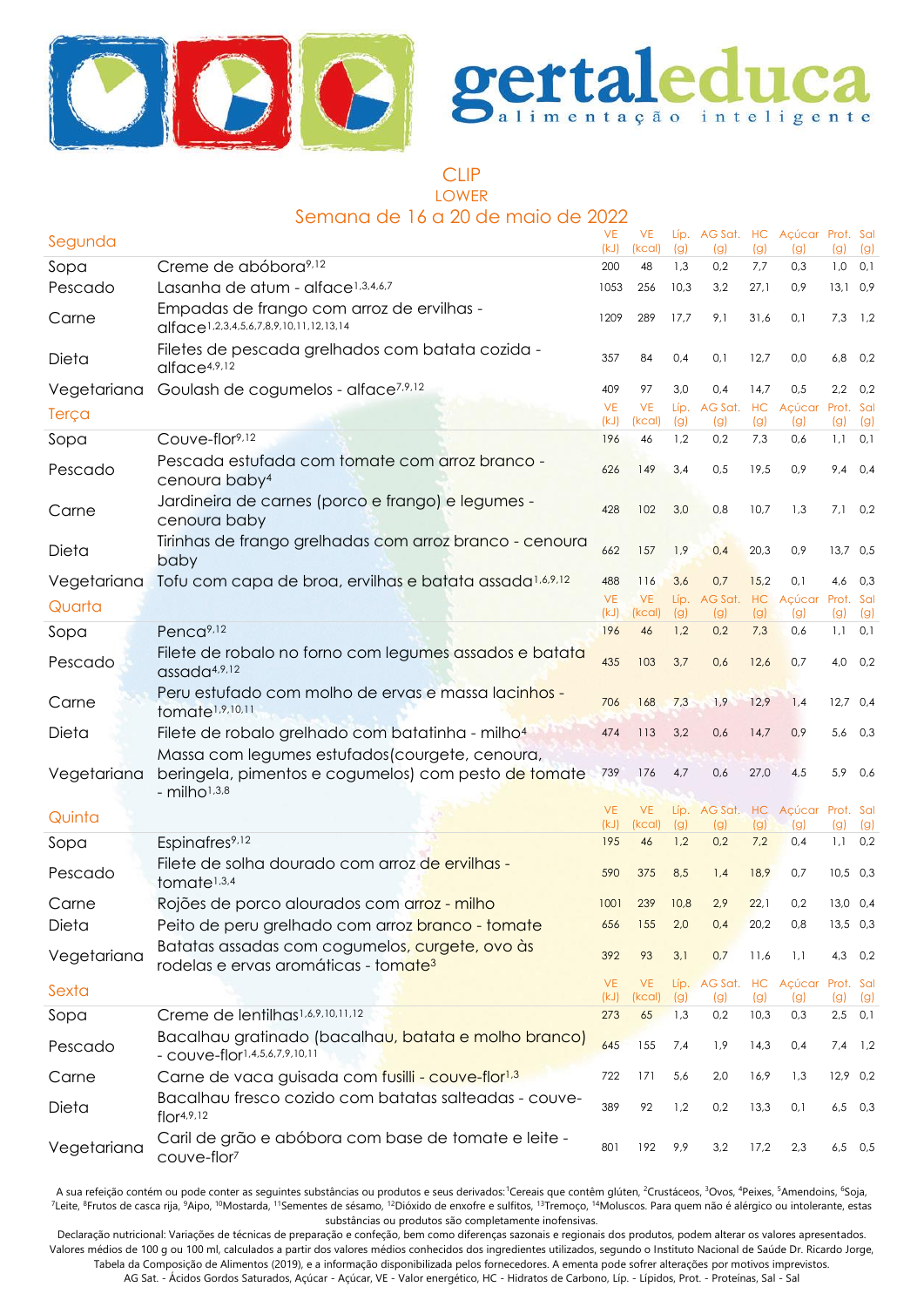



#### CLIP LOWER

Semana de 23 a 27 de maio de 2022

| Segunda     |                                                                                                                             | <b>VE</b><br>(kJ) | <b>VE</b><br>(kcal) | (g)         | Líp. AG Sat. HC Açúcar Prot. Sal<br>(g) | (g)       | (g)                     | (q)              | (g)         |
|-------------|-----------------------------------------------------------------------------------------------------------------------------|-------------------|---------------------|-------------|-----------------------------------------|-----------|-------------------------|------------------|-------------|
| Sopa        | Creme de legumes <sup>9,12</sup>                                                                                            | 193               | 46                  | 1,2         | 0,2                                     | 7,2       | 0,4                     | $1,1$ 0,1        |             |
| Pescado     | Lombos de salmão grelhado com batata assada - feijão<br>verde <sup>4,9,12</sup>                                             | 582               | 139                 | 7,0         | 1,3                                     | 12,1      | 0,3                     |                  | $6,2$ $0,2$ |
| Carne       | Croquetes de carne (vaca, porco e enchidos) com arroz<br>de abóbora - feijão-verde <sup>1,2,3,4,5,6,7,8,9,10,11,12,14</sup> | 800               | 499                 | 13,5        | 3,3                                     | 29,3      | 1,2                     | 6,0              | 1,0         |
| Dieta       | Frango desfiado / coxa de frango grelhada com batata<br>cozida - feijão-verde <sup>9,12</sup>                               | 382               | 90                  | 0,8         | 0,2                                     | 12,0      | 0,3                     | 8,2 0,3          |             |
| Vegetariana | Couscous com cenoura, ervilhas e feijão-verde, ovo<br>raspado e passas - feijão verde <sup>1,3,8</sup>                      | 738               | 176                 | 6,4         | 1,5                                     | 20,9      | 10,7                    | 8,6              | 0,6         |
|             |                                                                                                                             | <b>VE</b>         | VE                  |             | Líp. AG Sat. HC Açúcar Prot. Sal        |           |                         |                  |             |
| Terça       |                                                                                                                             | (kJ)              | (kcal)              | (g)         | (g)                                     | (g)       | (g)                     | (g)              | (g)         |
| Sopa        | Nabos <sup>9,12</sup>                                                                                                       | 196               | 47                  | 1,2         | 0,2                                     | 7,4       | 0,4                     | 1,1              | 0,1         |
| Pescado     | Pescada estufada com massa lacinhos - brócolos <sup>1,4</sup>                                                               | 669               | 159                 | 3,1         | 0,6                                     | 20,0      | 1,3                     | $12,5$ 0,5       |             |
| Carne       | Cubos de frango no forno com esparguete e cenoura -<br>brócolos <sup>1,3</sup>                                              | 708               | 168                 | 3,1         | 0,5                                     | 18,9      | 1,1                     | 15,3 0,5         |             |
| Dieta       | Pescada cozida com arroz branco - brócolos <sup>4</sup>                                                                     | 678               | 161                 | 2,4         | 0,4                                     | 21,7      | 0,2                     | $12,6$ 0,5       |             |
| Vegetariana | Pizza primavera (molho de tomate, queijo, pimento<br>vermelho, milho e cebola) - brócolos <sup>1,7</sup>                    | 691               | 164                 | 5,3         | 2,4                                     | 21,6      | 2,4                     | 6,8              | 1,0         |
|             |                                                                                                                             | <b>VE</b>         | <b>VE</b>           | Líp.        | AG Sat. HC                              |           | Açúcar Prot. Sal        |                  |             |
| Quarta      |                                                                                                                             | (kJ)              | (kcal)              | (g)         | (g)                                     | (g)       | (g)                     | (g)              | (g)         |
| Sopa        | Repolho com grão <sup>9,12</sup>                                                                                            | 233               | 55                  | 1,3         | 0,2                                     | 8,6       | 0,6                     | 1,6              | 0,1         |
| Pescado     | Filetes de solha no forno e batata cozida - tomate <sup>4,9,12</sup>                                                        | 374               | 88                  | 1.4         | 0,2                                     | 11,8      | 0,4                     |                  | $6,7$ 0,2   |
| Carne       | Bifinhos de porco estufadas com feijão preto com arroz -<br>tomate <sup>6,12</sup>                                          | 714               | 170                 | 6,0         | 1,6                                     | 15,8      | 0,7                     | $12,8$ 0,3       |             |
| Dieta       | Tirinhas de peru grelhadas com massa farfalle - tomate <sup>1</sup>                                                         | 702               | 166                 | 3,1         | 0,7                                     | 19,1      | 1,7                     | $15,4$ 0.3       |             |
| Vegetariana | Legumes à brás - tomate <sup>1,3,5,6,7,8,9,10,12</sup>                                                                      | 1069              | 256                 | 12,1        | 4,3                                     | 25,8      | 1.1                     | 7,5              | 0,3         |
| Quinta      |                                                                                                                             | <b>VE</b><br>(kJ) | <b>VE</b><br>(kcal) | Líp.<br>(g) | AG Sat.<br>(g)                          | HC<br>(g) | Açúcar<br>(g)           | Prot. Sal<br>(g) | (g)         |
| Sopa        | Canja de galinha <sup>1,3</sup>                                                                                             | 209               | 49                  | 0,3         | 0,1                                     | 6,7       | 0,0                     | 4,6              | 0,2         |
| Pescado     | Caril de peixe (tamboril e arinca) com arroz de legumes -<br>cenoura raspada <sup>1,4,12</sup>                              | 753               | 178                 | 3,0         | 0,9                                     | 27,9      | 0,8                     | $9,1$ 0,2        |             |
| Carne       | Coxa de frango no forno com batata assada - cenoura<br>raspada <sup>9,12</sup>                                              | 445               | 105                 | 2,6         | 0,4                                     | 12,4      | 0,3                     | 7,6              | 0,2         |
| Dieta       | Arinca grelhada com arroz branco - cenoura raspada <sup>4</sup>                                                             | 668               | 158                 | 1,8         | 0,3                                     | 23,6      | 0,6                     | $11,1$ 0.4       |             |
| Vegetariana | Chili vegetariano (com soja)- cenoura raspada <sup>6,9,10,11</sup>                                                          | 930               | 221                 | 2,2         | 0,3                                     | 33,6      | 0,9                     | $15,6$ 0,1       |             |
|             |                                                                                                                             |                   |                     |             |                                         |           |                         |                  |             |
| Sexta       |                                                                                                                             | <b>VE</b><br>(kJ) | <b>VE</b><br>(kcal) | Líp.<br>(g) | AG Sat. HC<br>(g)                       | (g)       | Açúcar Prot. Sal<br>(g) | (g)              | (g)         |
| Sopa        | Creme de cenoura <sup>9,12</sup>                                                                                            | 196               | 47                  | 1,2         | 0,2                                     | 7,4       | 0,3                     | $1,1$ 0,1        |             |
| Pescado     | Filetes de peixe-espada no forno com batatas salteadas<br>e ervas aromáticas - alface4,9,12                                 | 419               | 100                 | 2,7         | 0,4                                     | 12,5      | 0,1                     | 5,8 0,2          |             |
| Carne       | Caçarola de carne de vaca com arroz de legumes -<br>alface                                                                  | 727               | 173                 | 6,0         | 1,7                                     | 18,8      | 0,7                     | $10,5$ 0,1       |             |
| Dieta       | Carne de vaca cozida com batata cozida - alface <sup>9,12</sup>                                                             | 437               | 103                 | 2,1         | 0,9                                     | 13,3      | 0,0                     |                  | $7,3$ 0,2   |
| Vegetariana | Nhoque de abóbora - alface <sup>1,7</sup>                                                                                   | 676               | 161                 | 7,1         | 2,0                                     | 19,6      | 0,9                     |                  | $4,6$ 0,4   |

A sua refeição contém ou pode conter as seguintes substâncias ou produtos e seus derivados: Cereais que contêm glúten, <sup>2</sup>Crustáceos, <sup>3</sup>Ovos, <sup>4</sup>Peixes, <sup>5</sup>Amendoins, <sup>6</sup>Soja, <sup>7</sup>Leite, <sup>8</sup>Frutos de casca rija, <sup>9</sup>Aipo, <sup>10</sup>Mostarda, <sup>11</sup>Sementes de sésamo, <sup>12</sup>Dióxido de enxofre e sulfitos, <sup>14</sup>Moluscos. Para quem não é alérgico ou intolerante, estas substâncias ou produtos são completamente inofensivas.

Declaração nutricional: Variações de técnicas de preparação e confeção, bem como diferenças sazonais e regionais dos produtos, podem alterar os valores apresentados. Valores médios de 100 g ou 100 ml, calculados a partir dos valores médios conhecidos dos ingredientes utilizados, segundo o Instituto Nacional de Saúde Dr. Ricardo Jorge, Tabela da Composição de Alimentos (2019), e a informação disponibilizada pelos fornecedores. A ementa pode sofrer alterações por motivos imprevistos.

AG Sat. - Ácidos Gordos Saturados, Açúcar - Açúcar, VE - Valor energético, HC - Hidratos de Carbono, Líp. - Lípidos, Prot. - Proteínas, Sal - Sal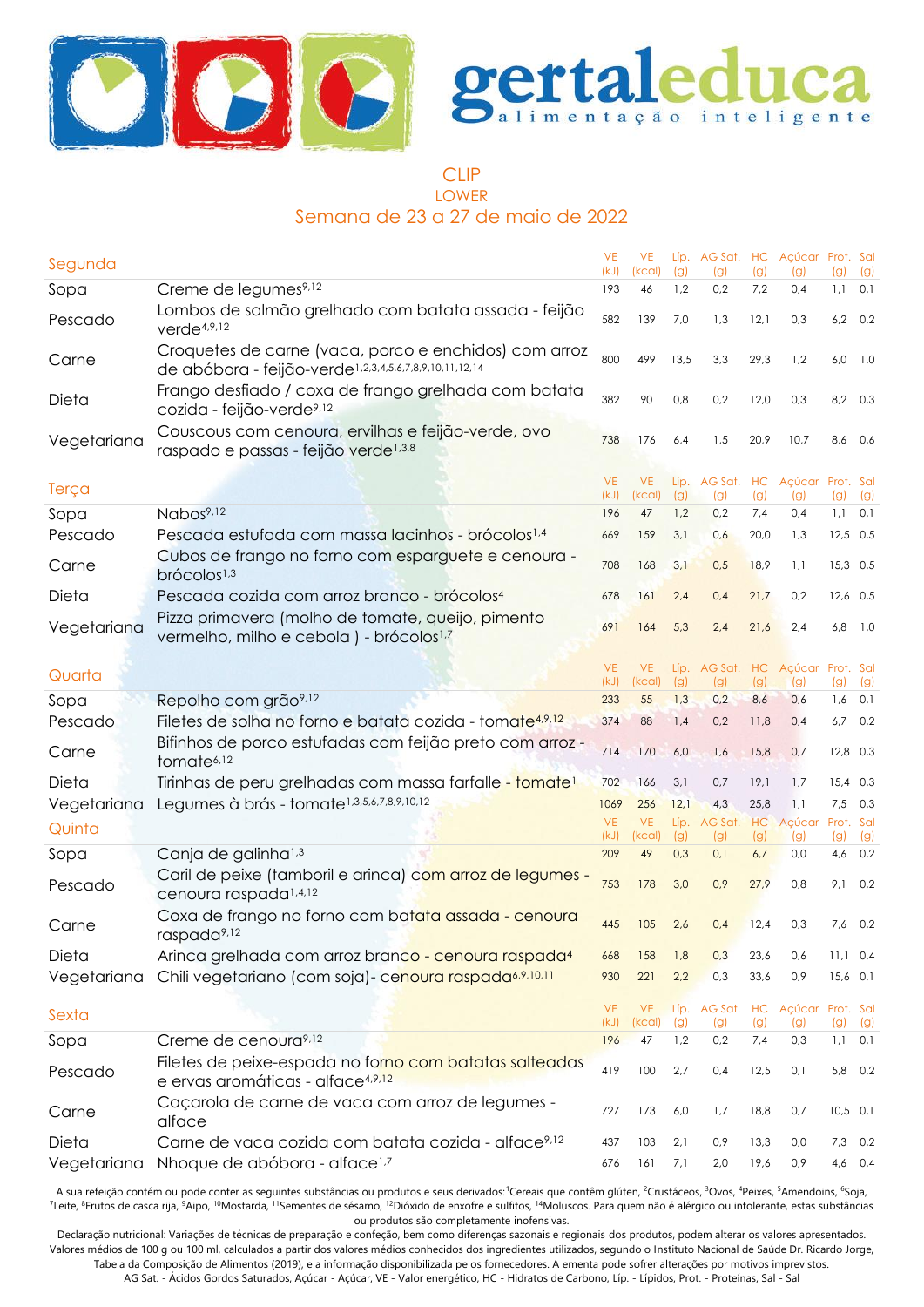



#### CLIP LOWER

# Semana de 30 de maio a 3 de junho de 2022

| Segunda     |                                                                                                                            | <b>VE</b><br>(kJ) | <b>VE</b><br>(kcal) | (g)         | Líp. AG Sat. HC Açúcar Prot. Sal<br>(g) | (g)       | (g)                        | (g)              | (g)       |
|-------------|----------------------------------------------------------------------------------------------------------------------------|-------------------|---------------------|-------------|-----------------------------------------|-----------|----------------------------|------------------|-----------|
| Sopa        | Creme de legumes <sup>9,12</sup>                                                                                           | 193               | 46                  | 1,2         | 0,2                                     | 7,2       | 0,4                        | $1,1$ 0.1        |           |
| Pescado     | Estufado de salmão com (cenoura e tomate) e fusilli -<br>couvel-flor1,3,4                                                  | 968               | 231                 | 12,4        | 2,3                                     | 18,7      | 1,2                        | $10,6$ 0,4       |           |
| Carne       | Almôndegas de vaca com arroz branco - couve-flor <sup>1,6,12</sup>                                                         | 942               | 224                 | 7,3         | 1,9                                     | 29,2      | 0,6                        | 9,8              | 1,1       |
| Dieta       | Filete de salmão com arroz branco - couve-flor <sup>4</sup>                                                                | 1048              | 251                 | 14,0        | 2,6                                     | 19,7      | 0,4                        | $10,9$ 0,4       |           |
| Vegetariana | Tarte de brócolos, tomate e açafrão (ovo) - couve-<br>flor <sup>1,3,6,7</sup>                                              | 569               | 148                 | 15,2        | 5,8                                     | 8,2       | 0,9                        |                  | 9,6 0,8   |
| Terça       |                                                                                                                            | <b>VE</b><br>(kJ) | <b>VE</b><br>(kcal) | (g)         | Líp. AG Sat. HC Açúcar Prot. Sal<br>(g) | (g)       | (g)                        | (g)              | (g)       |
| Sopa        | Lavrador <sup>9,12</sup>                                                                                                   | 230               | 55                  | 1,2         | 0,2                                     | 8,7       | 0,6                        |                  | $1,7$ 0,1 |
| Pescado     | Bolinhos de bacalhau com arroz de feijão - couve<br>salteada <sup>1,2,3,4,5,6,7,8,9,10,11,12,14</sup>                      | 875               | 486                 | 14,5        | 2,1                                     | 26,2      | 0,5                        | 9,3 0,9          |           |
| Carne       | Carne de porco assada com puré de maçã e batata<br>assada - couve salteada <sup>9,12</sup>                                 | 497               | 118                 | 4,9         | 1,2                                     | 12,6      | 3,1                        | 5,2 0,2          |           |
| Dieta       | Peru grelhado com massa cotovelos - couve salteada <sup>1,3</sup>                                                          | 762               | 180                 | 3,3         | 0,6                                     | 19,8      | 0,3                        | 16,8 0,5         |           |
| Vegetariana | Hambúrguer de seitan e legumes c/ caril com batata<br>assada aos gomos - couve salteada <sup>1,3,6,7,8,9,10,11,12,13</sup> | 524               | 124                 | 2,7         | 0,4                                     | 16,9      | 0,6                        | $7,0$ 0.4        |           |
| Quarta      |                                                                                                                            | <b>VE</b><br>(kJ) | <b>VE</b><br>(kcal) | Líp.<br>(g) | AG Sat.<br>(g)                          | HC<br>(g) | Açúcar<br>(g)              | Prot. Sal<br>(g) | (g)       |
| Sopa        | Macedónia <sup>9,12</sup>                                                                                                  | 198               | 47                  | 1,2         | 0,2                                     | 7,5       | 0,4                        |                  | $1,1$ 0,1 |
| Pescado     | Lombinhos de pescada panados no forno com batatas<br>salteadas - cenoura baby1,2,3,4,6,7,8,9,11,12,13                      | 391               | 235                 | 5,2         | 0,8                                     | 13,2      | 0,4                        |                  | $6,3$ 0,3 |
| Carne       | Peru estufado com cogumelos com arroz branco -<br>cenoura baby                                                             | 624               | 148                 | 2,9         | 0,5                                     | 18,0      | 0,9                        | $11,9$ 0,4       |           |
| Dieta       | Filetes de pescada grelhados com arroz branco -<br>cenoura baby <sup>4</sup>                                               | 590               | 139                 | 2,0         | 0,3                                     | 19,2      | 0,8                        | 10,8 0,5         |           |
| Vegetariana | Couscous nordestinos com estufado de legumes e<br>especiarias - cenoura baby <sup>1,3,5,9,10,12</sup>                      | 350               | 83                  | 2,5         | 1,6                                     | 12,2      | 4,0                        |                  | $2,0$ 0,3 |
| Quinta      |                                                                                                                            | <b>VE</b><br>(kJ) | <b>VE</b><br>(kcal) | Líp.<br>(g) | AG Sat.<br>(g)                          | (g)       | HC Açúcar Prot. Sal<br>(g) | (g)              | (g)       |
| Sopa        | Creme de nabiças <sup>9,12</sup>                                                                                           | 198               | 47                  | 1,2         | 0,2                                     | 7,4       | 0,5                        | 1,1              | 0,1       |
| Pescado     | Massada de tintureira - pepino <sup>1,3,4</sup>                                                                            | 647               | 153                 | 2,7         | 0,4                                     | 19,8      | 0,5                        | $11,6$ 0,2       |           |
| Carne       | Carnes grelhadas (porco, frango) com batata no forno e<br>ervas aromáticas - pepino <sup>9,12</sup>                        | 433               | 103                 | 2,0         | 0,5                                     | 12,5      | 0,1                        | 8,0 0,2          |           |
| Dieta       | Tirinhas de frango grelhadas com batata - pepino <sup>9,12</sup>                                                           | 419               | 99                  | 1,3         | 0,2                                     | 12,9      | 0,1                        |                  | 8,2 0,2   |
| Vegetariana | Grão-de-bico no forno com espinafres, queijo e<br>manjericão - pepino <sup>7</sup>                                         | 993               | 237                 | 9,8         | 2,9                                     | 22,1      | 1,7                        | $12,1$ 0,6       |           |
| Sexta       |                                                                                                                            | <b>VE</b><br>(kJ) | <b>VE</b><br>(kcal) | Líp.<br>(g) | AG Sat. HC<br>(g)                       | (g)       | Açúcar Prot. Sal<br>(g)    |                  | (g)       |
| Sopa        | Caldo verde <sup>1,9,12</sup>                                                                                              | 202               | 48                  | 1,3         | 0,2                                     | 7,4       | 0,2                        | (g)              | $1,2$ 0,2 |
| Pescado     | Filetes de solha no forno com batata - alface <sup>4,9,12</sup>                                                            | 422               | 100                 | 2,3         | 0,4                                     | 12,2      | 0,1                        | 7,0              | 0,2       |
| Carne       | Cubinhos de frango estufadas com massa - alface <sup>1,3</sup>                                                             | 720               | 170                 | 3,0         | 0,5                                     | 19,5      | 0,2                        | $15,6$ 0,3       |           |
| Dieta       | Filete de dourada grelhada com arroz branco - alface <sup>4</sup>                                                          | 946               | 225                 | 6,2         | 1,2                                     | 30,7      | 0,2                        | $11,0$ 0,5       |           |
| Vegetariana | Lasanha de curgete, cenoura, beringela e requeijão -<br>alface <sup>1,3,6,7</sup>                                          | 648               | 158                 | 5,3         | 2,3                                     | 20,1      | 2,1                        | 6,8 0,3          |           |

A sua refeição contém ou pode conter as seguintes substâncias ou produtos e seus derivados:<sup>1</sup>Cereais que contêm glúten, <sup>2</sup>Crustáceos, <sup>3</sup>Ovos, <sup>4</sup>Peixes, <sup>5</sup>Amendoins, <sup>6</sup>Soja, <sup>7</sup>Leite, <sup>8</sup>Frutos de casca rija, <sup>9</sup>Aipo, <sup>10</sup>Mostarda, <sup>11</sup>Sementes de sésamo, <sup>12</sup>Dióxido de enxofre e sulfitos, <sup>13</sup>Tremoço, <sup>14</sup>Moluscos. Para quem não é alérgico ou intolerante, estas substâncias ou produtos são completamente inofensivas.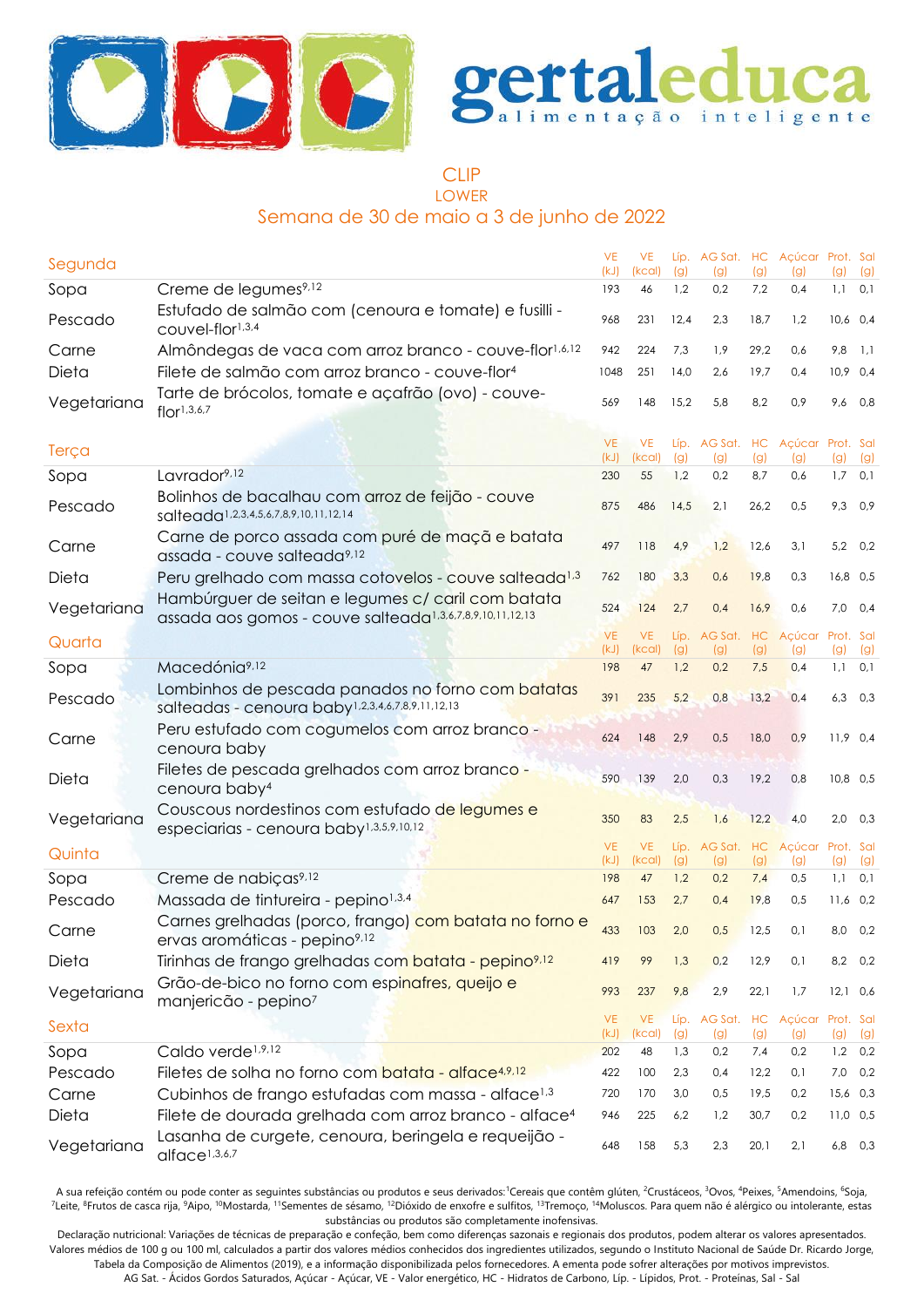

#### CLIP LOWER Semana de 6 a 10 de junho de 2022

| Segunda         |                                                                                          | <b>VE</b><br>(kJ) | <b>VE</b><br>(kcal) | (g)        | Líp. AG Sat. HC Açúcar Prot. Sal<br>(g) | (g)        | (g)                         | (g)        | (g)        |
|-----------------|------------------------------------------------------------------------------------------|-------------------|---------------------|------------|-----------------------------------------|------------|-----------------------------|------------|------------|
| Sopa            | Creme de cenoura <sup>9,12</sup>                                                         | 196               | 47                  | 1,2        | 0,2                                     | 7,4        | 0,3                         | 1,1        | 0,1        |
| Pescado         | Salada morna de atum, batata, ovo cozido com<br>azeitonas - tomate <sup>3,4,9,12</sup>   | 377               | 89                  | 1,7        | 0,3                                     | 13,2       | 0,7                         | 4,4        | 0,3        |
| Carne           | Tiras de vaca com cogumelos com arroz branco e<br>feijão-verde cozido                    | 838               | 200                 | 9,1        | 3,0                                     | 17,8       | 0,7                         | $11,1$ 0,4 |            |
| Dieta           | Carne de vaca cozida com arroz - tomate                                                  | 756               | 179                 | 5,3        | 1,8                                     | 20,6       | 0,7                         | $12,0$ 0,3 |            |
| Vegetariana     | Talharim com estufado de cogumelos e beringela -<br>tomate <sup>1,3,7,10,14</sup>        | 539               | 127                 | 2,1        | 0,3                                     | 22,0       | 3,2                         | 4,1        | 0,2        |
| Terça           |                                                                                          | <b>VE</b>         | <b>VE</b>           |            | Líp. AG Sat. HC Açúcar Prot. Sal        |            |                             |            |            |
|                 |                                                                                          | (kJ)<br>209       | (kcal)<br>49        | (g)<br>0,3 | (g)<br>0,1                              | (g)<br>6,7 | (g)<br>0,0                  | (g)<br>4,6 | (g)<br>0,2 |
| Sopa<br>Pescado | Canja de galinha <sup>1,3</sup><br>Lasanha de salmão - feijão verde <sup>1,3,4,6,7</sup> | 1025              | 249                 | 13,9       | 3,6                                     | 18,6       | 1,0                         | 11,6       | 0,4        |
| Carne           | Peru guisado com batata assada - repolho9,12                                             | 428               | 101                 | 2,1        | 0,3                                     | 12,6       | 0,3                         | 7,4        | 0,2        |
|                 | Filete de bacalhau fresco grelhado com batata cozida -                                   |                   |                     |            |                                         |            |                             |            |            |
| Dieta           | repolho4,9,12                                                                            | 343               | 81                  | 0,2        | 0,0                                     | 12,4       | 0,3                         | 6,8        | 0,3        |
| Vegetariana     | Pataniscas de ervilhas e legumes com arroz de tomate <sup>1,3</sup>                      | 785               | 483                 | 11,0       | 1,8                                     | 33,1       | 0,8                         | 5,8        | 0,2        |
| Quarta          |                                                                                          | <b>VE</b>         | <b>VE</b>           | Líp.       |                                         |            | AG Sat. HC Açúcar Prot. Sal |            |            |
|                 |                                                                                          | (kJ)              | (kcal)              | (g)        | (g)                                     | (g)        | (g)                         | (g)        | (g)        |
| Sopa            | Alho-francês <sup>9,12</sup>                                                             | 195               | 46                  | 1,2        | 0,2                                     | 7,3        | 0,4                         | 1,1        | 0,1        |
| Pescado         | Filete de bacalhau fresco no forno com batata -<br>repolho4,9,12                         | 395               | 94                  | 2,0        | 0,3                                     | 11,9       | 0,3                         | 6,4        | 0,2        |
| Carne           | Bolonhesa de vaca com esparguete - tomate <sup>1,3</sup>                                 | 845               | 201                 | 8,3        | 2,6                                     | 20,1       | 1,5                         | $11,1$ 0,2 |            |
| Dieta           | Peru grelhado com arroz - feijão-verde                                                   | 661               | 156                 | 2,0        | 0,4                                     | 20,2       | 0,6                         | 13,6 0,5   |            |
| Vegetariana     | Tortilha vegetariana no forno <sup>3,5,6</sup>                                           | 708               | 169                 | 4,8        | 0,5                                     | 18,1       | 0,4                         | $12,4$ 0,2 |            |
| Quinta          |                                                                                          | <b>VE</b>         | <b>VE</b>           | Líp.       | AG Sat. HC                              |            | Açúcar Prot. Sal            |            |            |
|                 |                                                                                          | (kJ)              | (kcal)              | (g)        | (g)<br>0,2                              | (g)        | (g)                         | (g)        | (g)        |
| Sopa            | Creme de ervilhas <sup>9,12</sup>                                                        | 205               | 49                  | 1,2        |                                         | 7,5        | 0,5                         | $1,3$ 0,1  |            |
| Pescado         | Filetes de pescada dourados com arroz e batata frita -<br>alface <sup>1,3,4</sup>        | 521               | 586                 | 15,6       | 2,4                                     | 14,4       | 0,3                         | 9,0        | 0,3        |
| Carne           | Hambúrguer de vaca com batata frita e arroz-<br>alface <sup>1,6,12</sup>                 | 619               | 428                 | 13,2       | 2,7                                     | 13,5       | 0,4                         | $10,2$ 0,3 |            |
| Dieta           | Salmão grelhado com batata cozida - alface <sup>4,9,12</sup>                             | 578               | 138                 | 6,5        | 1,2                                     | 12,8       | 0,0                         | $6,5$ 0,2  |            |
|                 | Vegetariana Tarte de espinafres <sup>1,3,6,7</sup>                                       | 460               | 131                 | 18,3       | 7,0                                     | 14,4       | 1,1                         | 5,7        | 0,8        |
|                 |                                                                                          |                   |                     |            |                                         |            |                             |            |            |
| Sexta           |                                                                                          | <b>VE</b><br>(kJ) | <b>VE</b><br>(kcal) | (g)        | Líp. AG Sat. HC Açúcar Prot. Sal<br>(g) | (g)        | (g)                         | (g)        | (g)        |
| Sopa            |                                                                                          |                   |                     |            |                                         |            |                             |            |            |
| Pescado         | Feriado                                                                                  |                   |                     |            |                                         |            |                             |            |            |
| Carne           |                                                                                          |                   |                     |            |                                         |            |                             |            |            |
| Dieta           |                                                                                          |                   |                     |            |                                         |            |                             |            |            |

Vegetariana

A sua refeição contém ou pode conter as seguintes substâncias ou produtos e seus derivados:<sup>1</sup>Cereais que contêm glúten, <sup>3</sup>Ovos, <sup>4</sup>Peixes, <sup>5</sup>Amendoins, <sup>6</sup>Soja, <sup>7</sup>Leite, <sup>9</sup>Aipo, <sup>10</sup>Mostarda, <sup>12</sup>Dióxido de enxofre e sulfitos, <sup>14</sup>Moluscos. Para quem não é alérgico ou intolerante, estas substâncias ou produtos são completamente inofensivas. Declaração nutricional: Variações de técnicas de preparação e confeção, bem como diferenças sazonais e regionais dos produtos, podem alterar os valores apresentados. Valores médios de 100 g ou 100 ml, calculados a partir dos valores médios conhecidos dos ingredientes utilizados, segundo o Instituto Nacional de Saúde Dr. Ricardo Jorge, Tabela da Composição de Alimentos (2019), e a informação disponibilizada pelos fornecedores. A ementa pode sofrer alterações por motivos imprevistos. AG Sat. - Ácidos Gordos Saturados, Açúcar - Açúcar, VE - Valor energético, HC - Hidratos de Carbono, Líp. - Lípidos, Prot. - Proteínas, Sal - Sal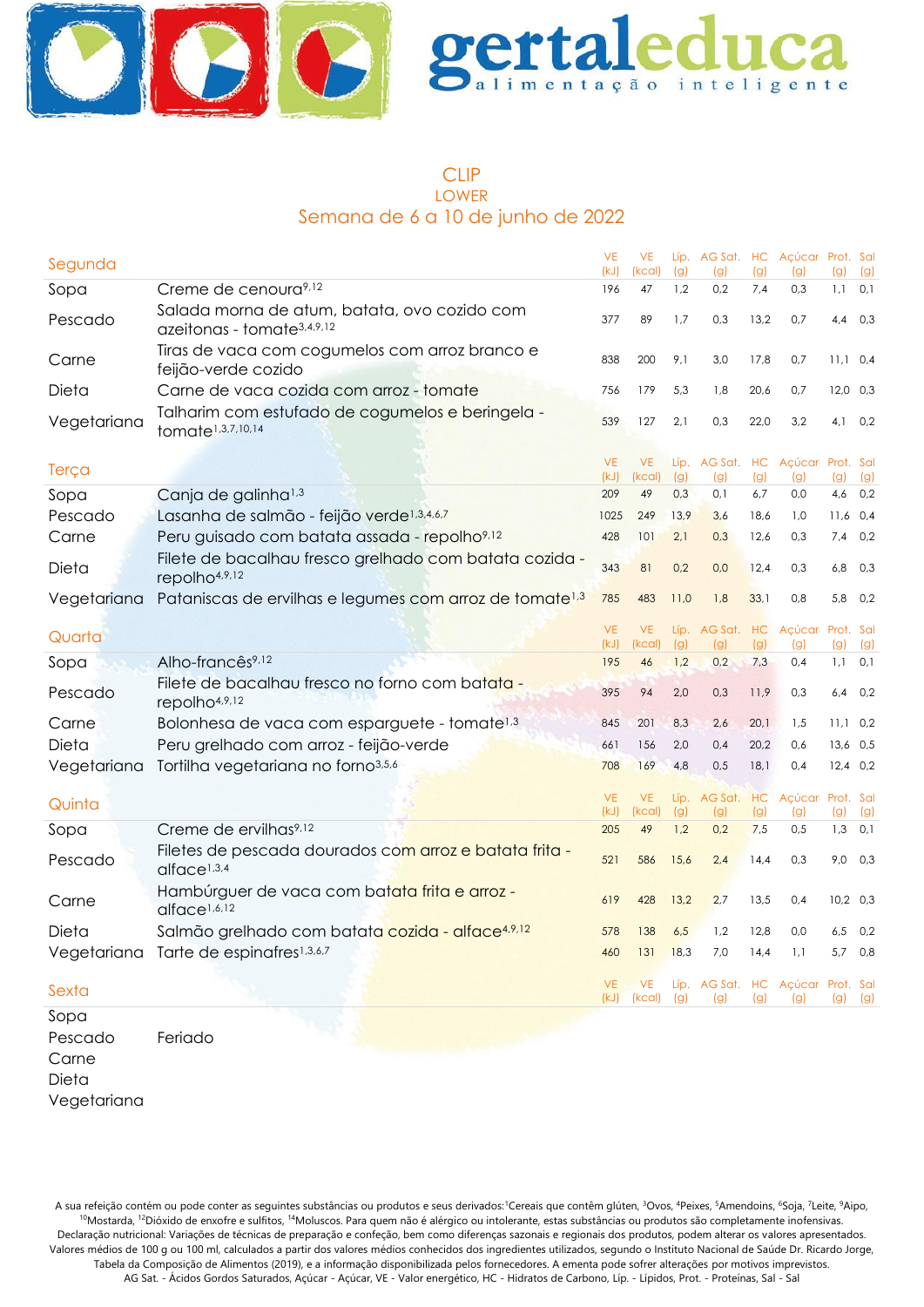



#### **CLIP** LOWER Semana de 13 a 17 de junho de 2022

| Segunda                                                   |                                                                                                                                                | <b>VE</b><br>(kJ) | <b>VE</b><br>(kcal) | (g)         | Líp. AG Sat. HC Açúcar Prot. Sal<br>(g) | (g)  | (g)                     | (g)        | (g)              |
|-----------------------------------------------------------|------------------------------------------------------------------------------------------------------------------------------------------------|-------------------|---------------------|-------------|-----------------------------------------|------|-------------------------|------------|------------------|
| Sopa                                                      | Feijão-verde <sup>9,12</sup>                                                                                                                   | 198               | 47                  | 1,2         | 0,2                                     | 7,5  | 0,5                     | 1,1        | 0,1              |
| Pescado                                                   | Tranches de bacalhau fresco de cebolada com arroz -<br>alface <sup>4</sup>                                                                     | 687               | 163                 | 1,9         | 0,3                                     | 23,6 | 0,1                     | $12,3$ 0.4 |                  |
| Carne                                                     | Rissóis de carne (vaca/porco/enchidos) com batatas<br>salteadas - alface1,2,3,4,5,6,7,8,9,10,11,12,14                                          | 462               | 278                 | 6,5         | 1,3                                     | 18,8 | 0,9                     |            | $3,2$ 0,3        |
| Dieta                                                     | Filete de bacalhau fresco grelhado com batata cozida -<br>alface <sup>4,9,12</sup>                                                             | 351               | 83                  | 0,2         | 0,0                                     | 12,7 | 0,0                     | 7,0        | 0,2              |
| Vegetariana                                               | Quiche de alho-francês e cogumelos - alface <sup>1,3,6</sup>                                                                                   | 349               | 98                  | 12,9        | 5,0                                     | 10,9 | 0,6                     | 5,0        | 0,7              |
| Terça                                                     |                                                                                                                                                | <b>VE</b><br>(kJ) | <b>VE</b><br>(kcal) | Líp.<br>(g) | AG Sat. HC<br>(g)                       | (g)  | Acúcar Prot. Sal<br>(g) | (g)        | (g)              |
| Sopa                                                      | Creme de abóbora <sup>9,12</sup>                                                                                                               | 200               | 48                  | 1,3         | 0,2                                     | 7,7  | 0,3                     | 1,0        | 0,1              |
| Pescado                                                   | Filete de perca com batata e abóbora assadas -<br>tomate <sup>4</sup>                                                                          | 332               | 79                  | 1,2         | 0,2                                     | 9,8  | 1,1                     | 6,9        | 0,2              |
| Carne                                                     | Tirinhas de peru com massa espiral - tomate <sup>1,3</sup>                                                                                     | 635               | 150                 | 2,8         | 0,5                                     | 17,8 | 1,3                     | $13,1$ 0,3 |                  |
| Dieta                                                     | Tirinhas de peru grelhadas com batata cozida -<br>tomate <sup>9,12</sup>                                                                       | 399               | 94                  | 1,3         | 0,2                                     | 12,5 | 0,4                     | 7,6        | 0,2              |
| Vegetariana                                               | Esparguete à bolonhesa de seitan, molho cremoso de<br>cogumelos, alho, cebola, tomate, cenoura, milho e<br>oregãos - tomate <sup>1,3,6,7</sup> | 699               | 166                 | 5,7         | 1,6                                     | 18,8 | 2,1                     | 8,8        | 0,3              |
| Quarta                                                    |                                                                                                                                                | <b>VE</b><br>(kJ) | <b>VE</b><br>(kcal) | (g)         | Líp. AG Sat. HC<br>(g)                  | (g)  | Açúcar Prot. Sal<br>(g) | (g)        | (g)              |
| Sopa                                                      | Lombarda <sup>9,12</sup>                                                                                                                       | 194               | 46                  | 1,2         | 0,2                                     | 7,2  | 0,5                     | 1,1        | 0,1              |
| Pescado                                                   | Filetes de pescada no forno com arroz - couve-de-<br>bruxelas <sup>4</sup>                                                                     | 628               | 149                 | 3,7         | 0,6                                     | 17,9 | 0,7                     | $10,5$ 0.5 |                  |
| Carne                                                     | Caril de carnes brancas com arroz branco - couve-de-<br>bruxelas <sup>1</sup>                                                                  | 863               | 205                 | 4,1         | 1,5                                     | 29,9 | 0,7                     | $11,4$ 0.3 |                  |
| Dieta                                                     | Pescada cozida com batata cozida - couve-de-<br>bruxelas4,9,12                                                                                 | 360               | 85                  | 0,5         | 0,1                                     | 12,6 | 0,3                     | 6,7        | 0,3              |
| Vegetariana                                               | Guisado de soja com cogumelos com arroz branco <sup>6</sup>                                                                                    | 1195              | 283                 | 4,4         | 0,6                                     | 37,0 | 0,4                     | 20,6 0,3   |                  |
| Quinta                                                    |                                                                                                                                                | <b>VE</b><br>(kJ) | VE<br>(kcal)        | Líp.<br>(g) | AG Sat. HC<br>(g)                       | (g)  | Açúcar Prot. Sal<br>(g) | (g)        | (g)              |
| Sopa<br>Pescado<br>Carne<br>Dieta<br>Vegetariana<br>Sexta | Feriado                                                                                                                                        | <b>VE</b><br>(kJ) | <b>VE</b><br>(kcal) | (g)         | Líp. AG Sat. HC Açúcar Prot. Sal<br>(g) | (g)  |                         |            |                  |
| Sopa                                                      | Camponesa <sup>9,12</sup>                                                                                                                      | 225               | 53                  | 1,2         | 0,2                                     | 8,5  | (g)<br>0,7              | (g)        | (g)<br>$1,6$ 0,1 |
| Pescado                                                   | Massa de tamboril com molho de tomate - couve-<br>flor <sup>1,3,4,7</sup>                                                                      | 610               | 144                 | 3,5         | 0,5                                     | 16,3 | 0,7                     | $11,3$ 0,3 |                  |
| Carne                                                     | Strogonoff de frango com arroz branco - couve-flor <sup>1,7</sup>                                                                              | 790               | 188                 | 5,4         | 1,6                                     | 24,7 | 0,7                     |            | $9,4$ 0,5        |
| Dieta                                                     | Arinca grelhada com batata cozida - couve-flor4,9,12                                                                                           | 354               | 83                  | 0,1         | 0,0                                     | 13,7 | 0,1                     | 6,2        | 0,3              |
| Vegetariana                                               | Hambúrguer de queijo fresco, cenoura e cereais com<br>chips de batata doce - couve-flor1,6,7,11                                                | 473               | 348                 | 8,0         | 1,2                                     | 20,0 | 5,7                     |            | $3,1$ 0,3        |

A sua refeição contém ou pode conter as seguintes substâncias ou produtos e seus derivados: Cereais que contêm glúten, <sup>2</sup>Crustáceos, <sup>3</sup>Ovos, <sup>4</sup>Peixes, <sup>5</sup>Amendoins, <sup>6</sup>Soja, <sup>7</sup>Leite, <sup>8</sup>Frutos de casca rija, <sup>9</sup>Aipo, <sup>10</sup>Mostarda, <sup>11</sup>Sementes de sésamo, <sup>12</sup>Dióxido de enxofre e sulfitos, <sup>14</sup>Moluscos. Para quem não é alérgico ou intolerante, estas substâncias ou produtos são completamente inofensivas.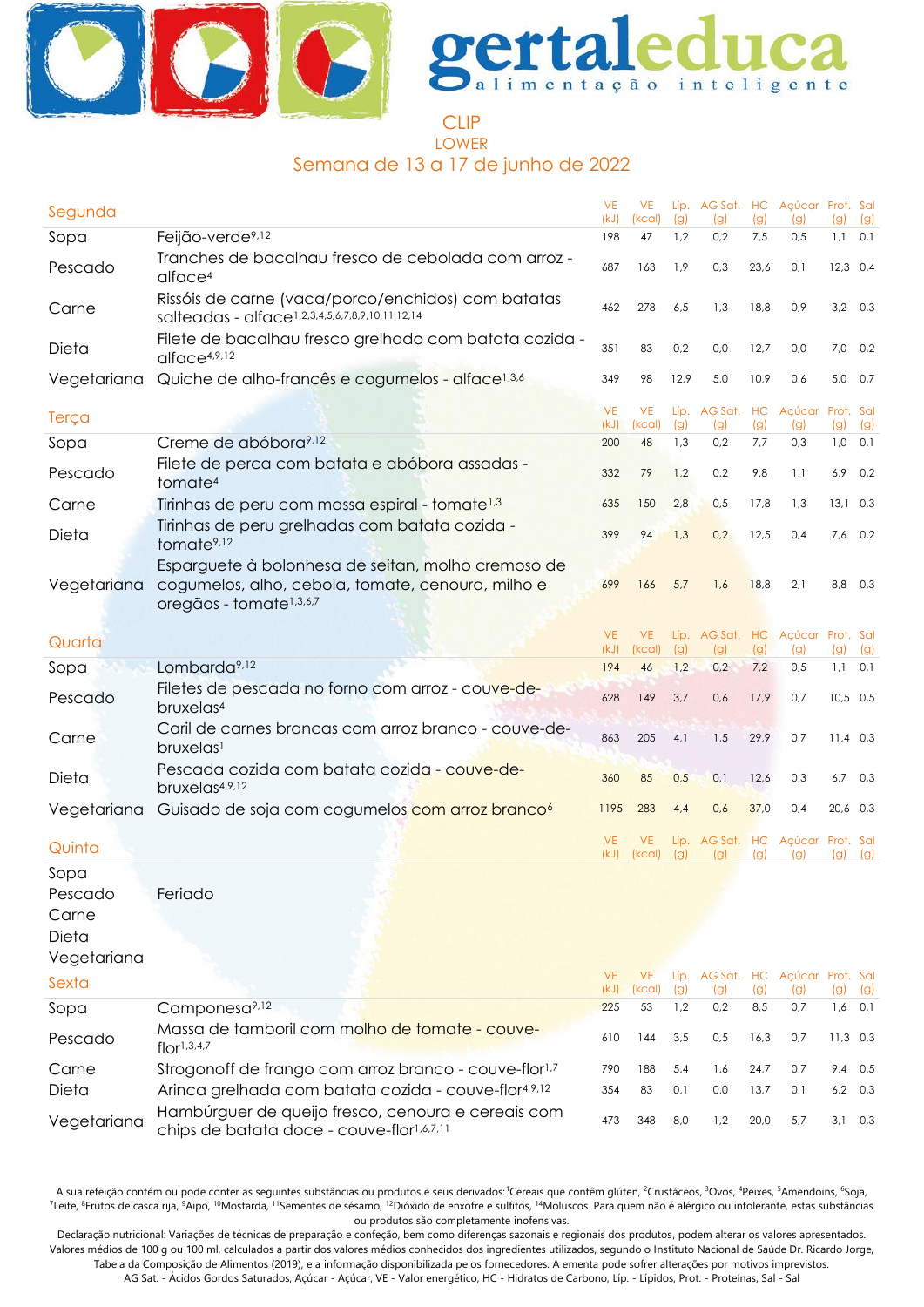

### CLIP LOWER Semana de 20 a 24 de junho de 2022

| Segunda     |                                                                                                             | <b>VE</b><br>(kJ) | <b>VE</b><br>(kcal) | (g)  | Líp. AG Sat. HC<br>(g)                  | (g)  | Açúcar Prot. Sal<br>(g) | (g)              | (g)       |
|-------------|-------------------------------------------------------------------------------------------------------------|-------------------|---------------------|------|-----------------------------------------|------|-------------------------|------------------|-----------|
| Sopa        | Creme de ervilhas <sup>9,12</sup>                                                                           | 205               | 49                  | 1,2  | 0,2                                     | 7,5  | 0,5                     | 1,3              | 0,1       |
| Pescado     | Bolinhos de bacalhau com arroz de tomate - cenoura<br>baby <sup>1,2,3,4,5,6,7,8,9,10,11,12,14</sup>         | 711               | 419                 | 11,6 | 1,7                                     | 22,9 | 1,1                     | 7,8              | 0,8       |
| Carne       | Chili de carne com arroz - cenoura baby                                                                     | 896               | 214                 | 7,3  | 2,2                                     | 23,7 | 1,0                     | $12,9$ 0,3       |           |
| Dieta       | Carne de vaca cozida com arroz - cenoura baby                                                               | 756               | 180                 | 5,2  | 1,8                                     | 20,7 | 0,8                     | $11,9$ 0,4       |           |
| Vegetariana | Caril de legumes com couscous e ovo raspado - cenoura<br>baby <sup>1,3</sup>                                | 763               | 182                 | 6,5  | 2,1                                     | 21,4 | 2,0                     | $7,7$ 0,4        |           |
|             |                                                                                                             | <b>VE</b>         | <b>VE</b>           |      | Líp. AG Sat. HC                         |      | Açúcar Prot. Sal        |                  |           |
| Terça       |                                                                                                             | (kJ)              | (kcal)              | (g)  | (g)                                     | (g)  | (g)                     | (g)              | (g)       |
| Sopa        | Cenoura <sup>9,12</sup>                                                                                     | 196               | 47                  | 1,2  | 0,2                                     | 7,4  | 0,3                     | $1,1$ 0.1        |           |
| Pescado     | Lombinhos de salmão em cama de espinafres com<br>massa lacinhos - couve-flor1,4,9,10,11                     | 980               | 234                 | 12,5 | 2,5                                     | 18,1 | 1,3                     | $11,8$ 0,5       |           |
| Carne       | Coxa de frango no forno com batata assada - couve-<br>flor <sup>9,12</sup>                                  | 451               | 107                 | 2,6  | 0,4                                     | 12,5 | 0,2                     | 7,8              | 0,3       |
| Dieta       | Filetes de perca grelhada com arroz - couve-flor <sup>4</sup>                                               | 669               | 158                 | 2,3  | 0,3                                     | 21,7 | 0,3                     | $12,2$ 0,6       |           |
| Vegetariana | Feijoada de abóbora com cenoura, couve e arroz de<br>tomilho - couve-flor                                   | 993               | 236                 | 3,2  | 0,4                                     | 42,8 | 0,6                     | 8,5 0,3          |           |
|             |                                                                                                             | <b>VE</b>         | <b>VE</b>           | Líp. | AG Sat. HC                              |      | Açúcar Prot. Sal        |                  |           |
| Quarta      |                                                                                                             | (kJ)              | (kcal)              | (g)  | (g)                                     | (g)  | (g)                     | (g)              | (g)       |
| Sopa        | Creme de legumes <sup>9,12</sup>                                                                            | 193               | 46                  | 1,2  | 0,2                                     | 7,2  | 0,4                     | 1,1              | 0,1       |
| Pescado     | Filete de robalo no forno com batata assada - alface4,9,12                                                  | 460               | 109                 | 3,3  | 0,6                                     | 14,7 | 0,1                     | 4,4              | 0,2       |
| Carne       | Fêveras de porco estufadas com arroz branco - alface                                                        | 786               | 187                 | 5,4  | 1,2                                     | 21,1 | 0,2                     | $13,0$ $0,3$     |           |
| Dieta       | Filete de robalo grelhado com batata cozida - alface4,9,12                                                  | 397               | 94                  | 1,1  | 0,3                                     | 15,6 | 0,1                     |                  | 4,7 0,2   |
| Vegetariana | Pizza de queijo, pimentos, cogumelos e orégãos -<br>alface <sup>1,3,7</sup>                                 | 760               | 181                 | 7,1  | 4,0                                     | 20,7 | 2,5                     | 8,0              | 0,6       |
|             |                                                                                                             | <b>VE</b>         | <b>VE</b>           | Líp. | AG Sat. HC                              |      | Açúcar Prot. Sal        |                  |           |
| Quinta      |                                                                                                             | (kJ)              | (kcal)              | (g)  | (g)                                     | (g)  | (g)                     | (g)              | (g)       |
| Sopa        | Feijão-verde <sup>9,12</sup>                                                                                | 198               | 47                  | 1,2  | 0,2                                     | 7,5  | 0,5                     | $1,1$ 0,1        |           |
| Pescado     | Filetes de solha no forno com arroz - feijão verde <sup>4</sup>                                             | 636               | 151                 | 3,6  | 0,6                                     | 17,9 | 0,7                     | $11,1$ 0.5       |           |
| Carne       | Peru assado com mel e lacinhos - feijão-verde <sup>1</sup>                                                  | 687               | 162                 | 2,8  | 0,6                                     | 19,1 | 3,6                     | $15,0$ 0,4       |           |
| Dieta       | Tirinhas de peru grelhadas com arroz branco - feijão-<br>verde                                              | 714               | 169                 | 3,8  | 0,6                                     | 19,8 | 0,6                     | $13.3 \quad 0.4$ |           |
| Vegetariana | Hambúrguer de feijão preto com fatia de queijo<br>cheddar, cenoura com batatas douradas1,3,6,7,8,9,11,12,13 | 548               | 130                 | 3,1  | 0,9                                     | 19,7 | 0,6                     |                  | 5,0 0,3   |
| Sexta       |                                                                                                             | <b>VE</b><br>(kJ) | <b>VE</b><br>(kcal) | (g)  | Líp. AG Sat. HC Açúcar Prot. Sal<br>(g) | (g)  | (g)                     | (g)              | (g)       |
| Sopa        | Creme de brócolos <sup>9,12</sup>                                                                           | 200               | 48                  | 1,3  | 0,2                                     | 7,5  | 0,3                     | 1,1              | 0,1       |
| Pescado     | Filetes de pescada com batata - tomate4,9,12                                                                | 343               | 81                  | 0,4  | 0,1                                     | 12,3 | 0,3                     | 6,5              | 0,2       |
| Carne       | Carne de vaca guisada com batata assada - tomate <sup>9,12</sup>                                            | 507               | 120                 | 4,0  | 1,1                                     | 13,6 | 0,0                     | 7,1              | 0,2       |
| Dieta       | Frango grelhado com arroz - tomate                                                                          | 640               | 152                 | 2,3  | 0,5                                     | 17,8 | 0,7                     | $14,4$ 0,3       |           |
| Vegetariana | Pimento recheado com quinoa, cenoura, ervilhas e<br>queijo gratinado - tomate <sup>1,6,7,11</sup>           | 425               | 101                 | 3,3  | 0,7                                     | 12,9 | 3,0                     |                  | $3,8$ 0,3 |

A sua refeição contém ou pode conter as seguintes substâncias ou produtos e seus derivados: Cereais que contêm glúten, <sup>2</sup>Crustáceos, <sup>3</sup>Ovos, <sup>4</sup>Peixes, <sup>5</sup>Amendoins, <sup>6</sup>Soja, <sup>7</sup>Leite, <sup>8</sup>Frutos de casca rija, <sup>9</sup>Aipo, <sup>10</sup>Mostarda, <sup>11</sup>Sementes de sésamo, <sup>12</sup>Dióxido de enxofre e sulfitos, <sup>13</sup>Tremoço, <sup>14</sup>Moluscos. Para quem não é alérgico ou intolerante, estas substâncias ou produtos são completamente inofensivas.